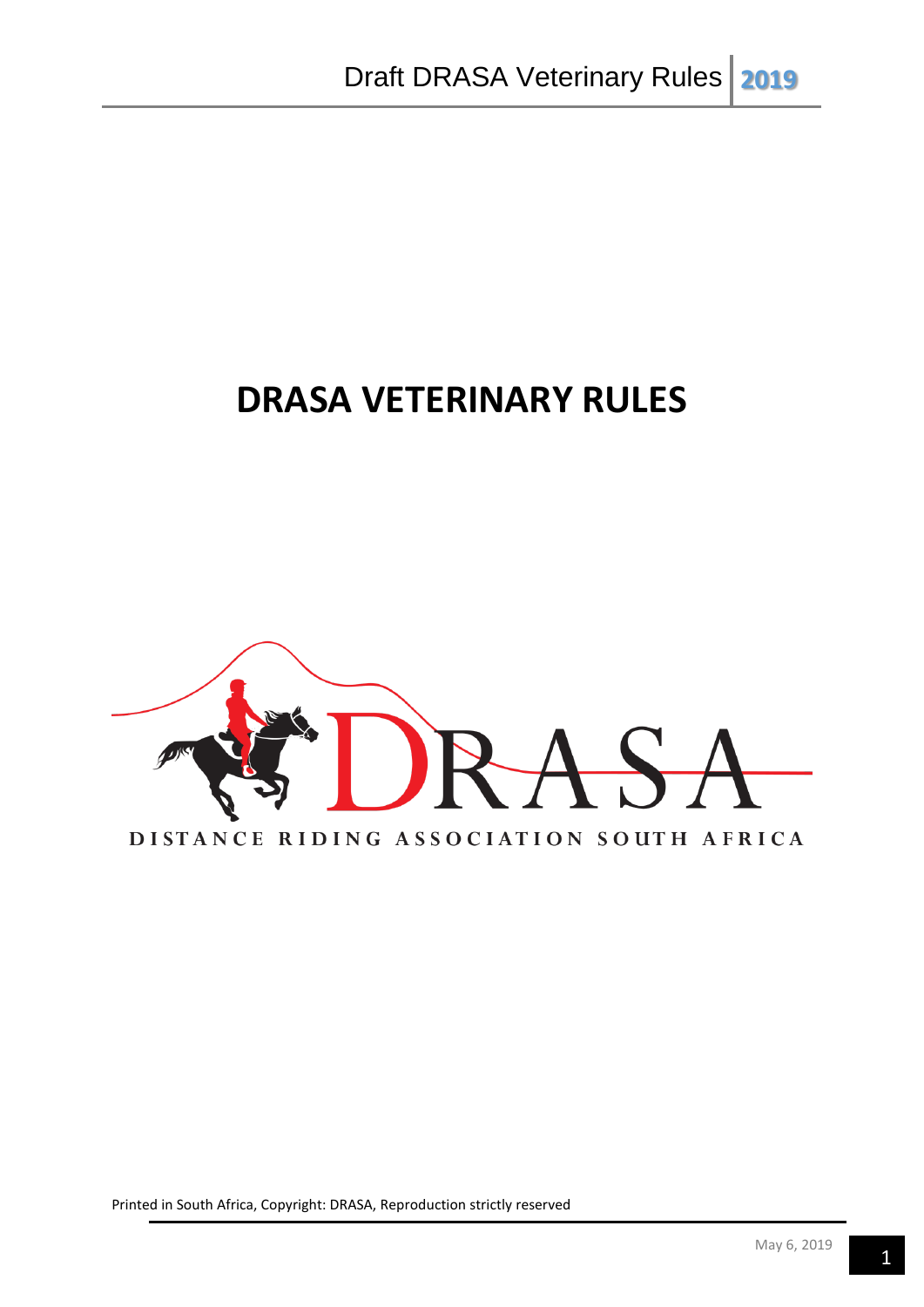# **DRASA CODE OF CONDUCT FOR THE WELFARE OF THE HORSE**

DRASA requires all those involved in long distance horse riding to adhere to the DRASA Code of Conduct. At all times the welfare of the horse must be paramount. Welfare of the horse must never be subordinated to competitive or commercial influences. The following points must be particularly adhered to:

## **A. General Welfare:**

Good Horse management

Stabling and feeding must be compatible with the best Horse management practices. Clean and good quality forage, feed and water must always be available.

#### A.1. Training methods

Horses must only undergo training that matches their physical capabilities and level of maturity. They must not be subjected to methods which are abusive or cause fear.

#### A.2. Farriery and tack

Foot care and shoeing must be of a high standard. Tack must be designed and fitted to avoid the risk of pain or injury.

#### A.3. Transport

During transportation, Horses must be fully protected against injuries and other health risks. Vehicles must be safe, well ventilated, maintained to a high standard, disinfected regularly and driven by competent personnel. Competent handlers must always be available to manage the Horses.

#### A.4. Transit

All journeys must be planned carefully, and Horses allowed regular rest periods with access to food and water.

#### **B. Fitness to compete:**

#### B.1. Fitness and competence

Participation in Competition must be restricted to fit Horses and Athletes of proven competence. Horses must be allowed suitable rest period between training and competitions; additional rest periods should be allowed following travelling.

#### B.2. Health status

No Horse deemed unfit to compete may compete or continue to compete, veterinary advice must be sought whenever there is any doubt.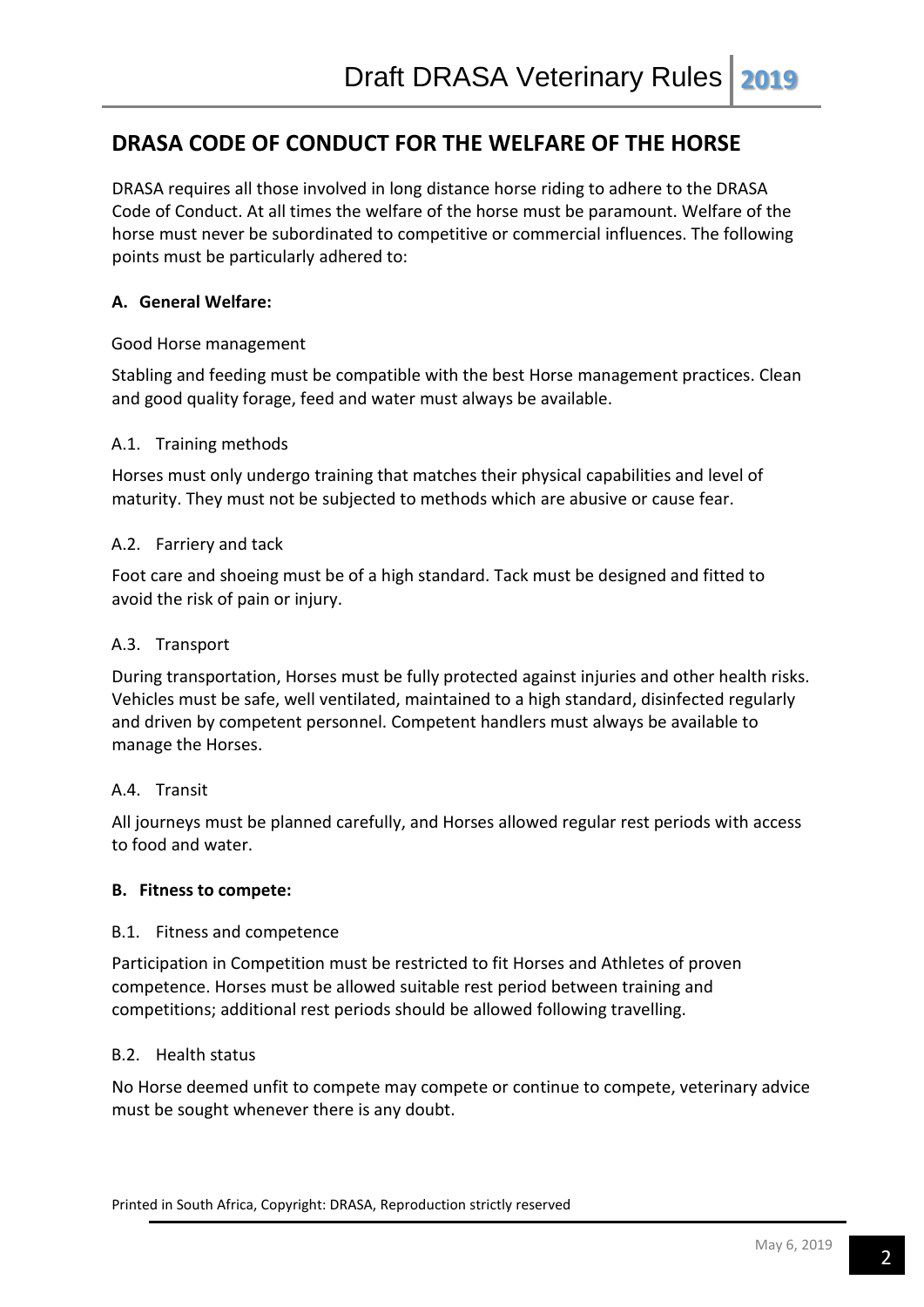#### B.3. Doping and Medication

Any action or intent of doping and illicit use of medication constitutes a serious welfare issue and will not be tolerated. After any veterinary treatment, sufficient time must be allowed for full recovery before Competition.

#### B.4. Surgical procedures

Any surgical procedures that threaten a competing Horse's welfare or the safety of other Horses and/or Athletes must not be allowed.

#### B.5. Pregnant/recently foaled mares

Mares must not compete after their fourth month of pregnancy or with foal at foot.

#### B.6. Misuse of aids

Abuse of a Horse using natural riding aids or artificial aids (e.g. whips, spurs, etc.) will not be tolerated.

#### **C. No events must prejudice Horse welfare**

#### **D. Events**

#### D.1. Competition areas

Horses must be trained and compete on suitable and safe surfaces. All obstacles and competition conditions must be designed with the safety of the Horse in mind.

#### D.2. Ground surfaces

All ground surfaces on which Horses walk, train or compete must be designed and maintained to reduce factors that could lead to injury.

#### D.3. Extreme weather

Competitions must not take place in extreme weather conditions that may compromise welfare or safety of the Horse. Provision must be made for cooling conditions and equipment for Horses after competing.

#### D.4. Stabling at Events

Stables must be safe, hygienic, comfortable, well ventilated and of sufficient size for the type and disposition of the Horse. Washing-down areas and water must always be available.

#### **E. Humane treatment of horses:**

#### E.1. Veterinary treatment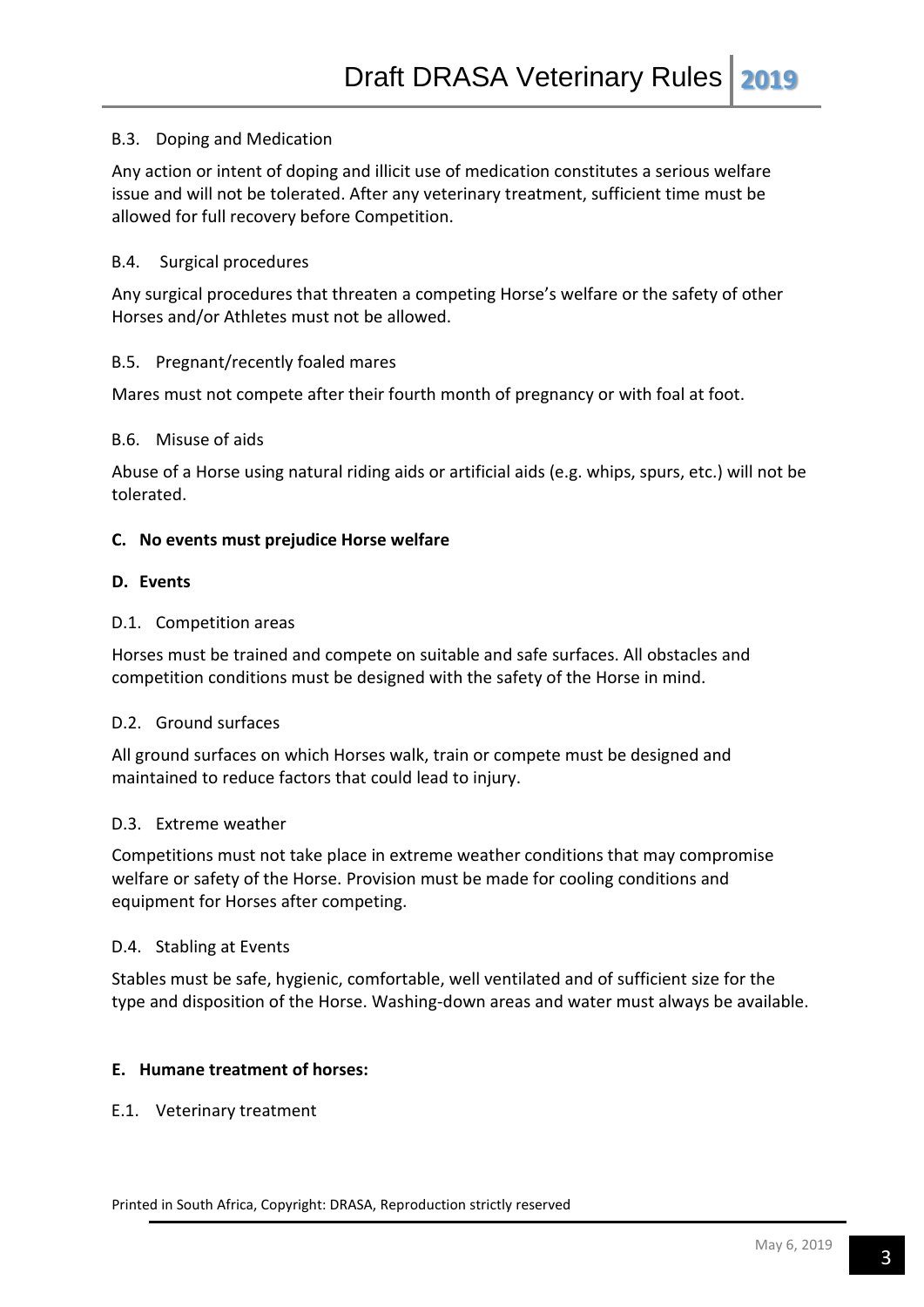Veterinary expertise must always be available at an Event. If a Horse is injured or exhausted during a Competition, the Athlete must stop competing and a veterinary evaluation must be performed.

## E.2. Referral centres

Wherever necessary, Horses should be collected by ambulance and transported to the nearest relevant treatment centre for further assessment and therapy. Injured Horses must be given full supportive treatment before being transported.

#### E.3. Competition injuries

The incidence of injuries sustained in Competition should be monitored. Ground surface conditions, frequency of Competitions and any other risk factors should be examined carefully to indicate ways to minimise injuries.

#### E.4. Euthanasia

If injuries are sufficiently severe, a Horse may need to be euthanized on humane grounds by a veterinarian as soon as possible, with the sole aim of minimising suffering.

## E.5. Retirement

Horses must be treated sympathetically and humanely when they retire from Competition.

#### **F. Education:**

DRASA urges all those involved in equestrian sport to attain the highest possible levels of education in areas of expertise relevant to the care and management of the Competition Horse.

This Code of Conduct for the Welfare of the Horse may be modified from time to time and the views of all are welcomed. Particular attention will be paid to new research findings.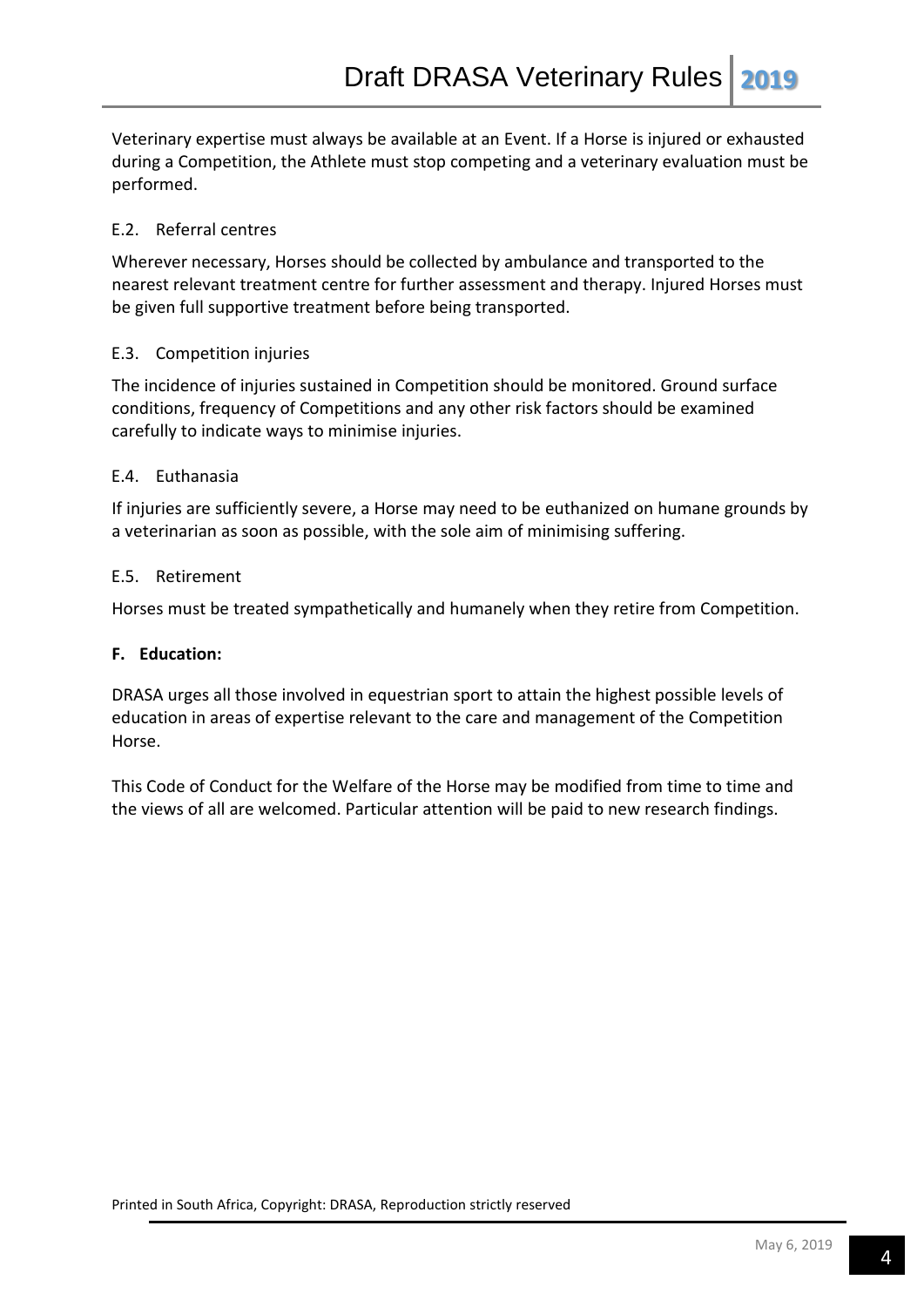# **CHAPTER I INTRODUCTION AND GENERAL PRINCIPLES**

- 1. All DRASA Events must be organised according to DRASA Regulations, the Veterinary Regulations and the relevant Sport Rules, which include the supervision and maintenance of the health and welfare of all Horses taking part.
- 2. The Veterinary Regulations deal specifically with the health and welfare of the Horses competing and the avoidance of any threat to fair play arising from the interaction between the human and equine Athletes.
- 3. The DRASA Veterinary Committee is responsible for these Veterinary Regulations and for supporting their implementation, as well as for providing advice and support for any Horse welfare related matter.
- 4. Modifications to these Veterinary Regulations can be made following a proposal from the Veterinary Committee or DRASA through the Veterinary Committee.
- 5. Failure by Organizing Committees or Officials to comply strictly with these Veterinary Regulations will not provide a defence to any person liable under these Veterinary Regulations, the Sport Rules, or any other applicable DRASA regulation, except where it can be proven that such failure directly caused the rule violation.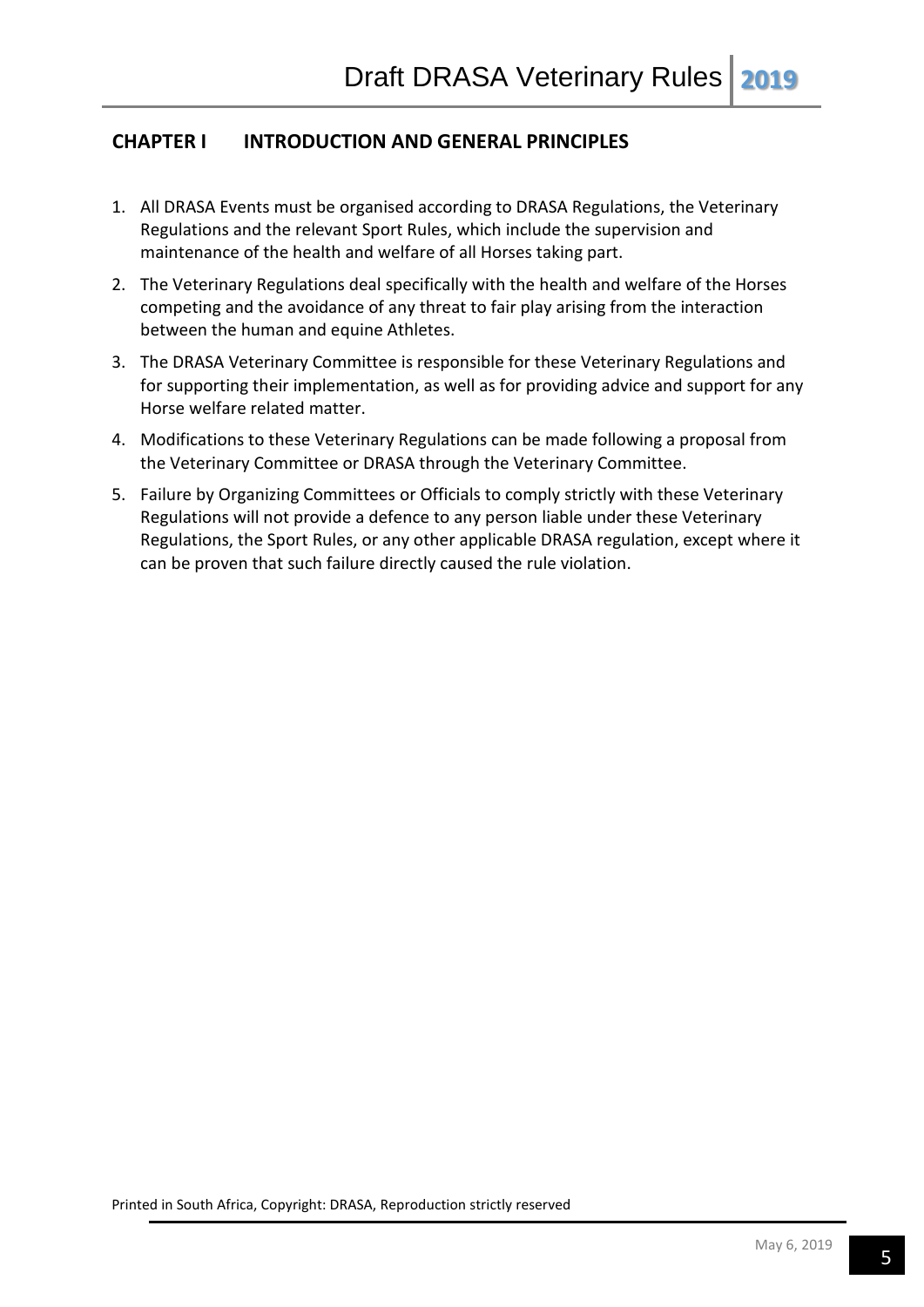# **CHAPTER II REQUIREMENTS FOR DRASA EVENTS - HORSES' ELIGIBILITY TO COMPETE**

#### **1. Equine Identification**

Horses registered for the first time with the DRASA must be identifiable with a microchip compatible with ISO 11784 and ISO 11785.

- 1.1. Microchip information must be entered into the Passport and the DRASA Database. Should a Horse have more than one functioning microchip, additional microchip information must be entered in the Passport Description page.
- 1.2. Should a Horse be implanted with a new microchip, or changes needed to be made relating to microchip information, the Microchip Changes form must be filled in and sent to DRASA.
- 1.3. If the microchip is not read by the microchip reader the horse should be identified by means of the description in the passport and a veterinarian should confirm the identity of the horse in question
- 1.4. If a dispute arises regarding the identification of a horse the identification as in the Passport will apply
- 1.5. If the description in the passport does not correspond with the appearance of the horse presented to the veterinarian and the horse does not have a readable microchip then the horse will not be allowed to compete in the Event and it shall be recorded in the passport that the description of the horse is incorrect

#### **2. Vaccinations and Infectious Diseases**

All Horses participating in DRASA Events :2.1. Must be vaccinated against equine influenza; and

2.2. Must be vaccinated against African Horse Sickness.

#### *# Equine Influenza Vaccination Requirements*

- a. All proprietary Equine Influenza vaccines are accepted by the DRASA provided the route of administration complies with the manufacturer's instructions (i.e. intramuscular injection or intranasal).
- b. An initial Primary Course of two vaccinations must be given; the second vaccination must be administered within 21-92 days of the first vaccination. It is important that the primary course should consist of the same propriety vaccine.
- c. The first booster must be administered within 7 calendar months following the date of administration of the second vaccination of the Primary Course.
- d. Booster vaccinations must be administered at a maximum of 12 month intervals however Horses competing in Events must have received a booster within 6 months +21 days (and not within 7 days) before arrival at the Event.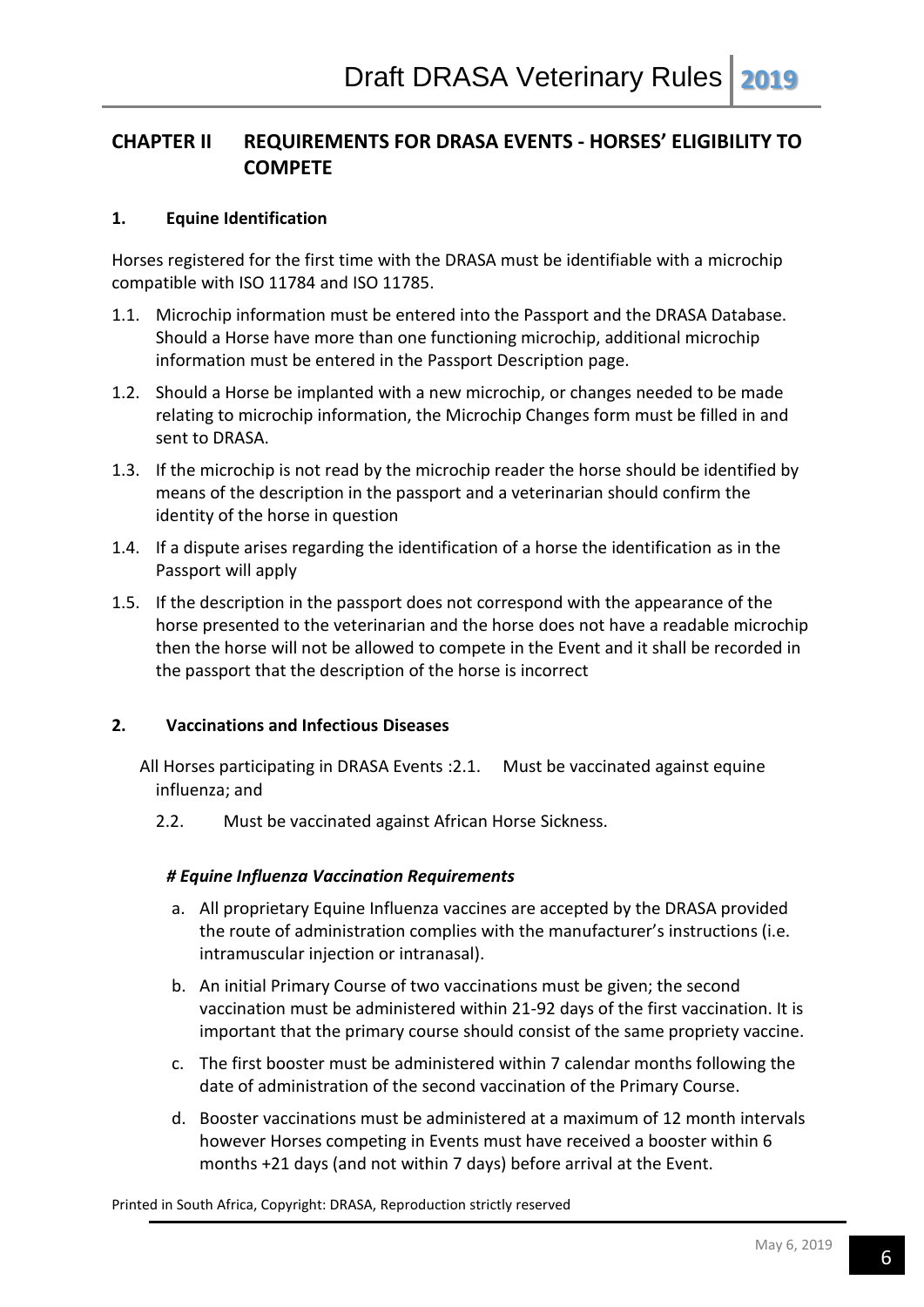e. Horses may compete 7 days after receiving the second vaccination of the primary course.

#### *# African Horse Sickness Vaccination Requirements*

- a. Horses for competition purposes must be vaccinated in each calendar year against AHS, with both AHS 1 and AHS 2, with an effective remedy registered in section 1, of Act 101 of 1965. The vaccination must be given a minimum of 21 days apart. The interval between vaccines may be longer than 21 days, but horses vaccinated with the 2nd vaccine in less than 21 days will make both vaccinations invalid. This means that a horse requires AHS 1 and AHS 2 every year.
- b. A horse may only participate in a DRASA affiliated ride if proof can be provided that both AHS1 and AHS2 have been administered in the previous calendar year.
- c. It has become common practice to administer AHS 2 before AHS 1, especially in naive animals (imported horse, foals and horses receiving vaccination for the first time). This practice is NOT illegal and it is perfectly acceptable to administer them in this order.
- d. Scientific research has also shown that the ideal time between vaccinations is 4 – 6 weeks and not 21 days. Owners should be encouraged to vaccinate with longer intervals between AHS 1 and 2, which will also allow owners to vaccinate horses at times convenient to their event schedules.
- e. Please note, that for those competitors residing in the Western Cape Free and Surveillance Zones, permission to vaccinate against African Horse Sickness has to be requested in writing on the required form from: move@myhorse.org.za. In the Western Cape Free, Surveillance and Protection Zones, permission for vaccinations will only be allowed between 1st June and 31st October each year. However if a horse only competes inside the Western Cape Free and Surveillance zone it is not necessary to vaccinate the horse against African Horse Sickness. This is in accordance with SAEF directive for vaccinations of horses. See Appendix A
- f. Whilst it is not a requirement that horses in the AHS Infected Zone be vaccinated between 1st June and 31st October it has been strongly recommended.
- g. Only one vaccine is currently available that is accepted by DRASA and this is manufactured by Onderstepoort Biological Products (OBP vaccine). It consists of two fractions/injections and both fractions/injections shall be administered to a horse. The second fraction/injection may only be administered after a minimum period of 3 weeks after the administration of the first fraction/injection. There is no maximum timeframe to administer the second fraction/injection after the first fraction/injection
- h. Strict rules apply to the movement of horses to the Western Cape and DRASA members shall adhere to these rules at all times. Information regarding these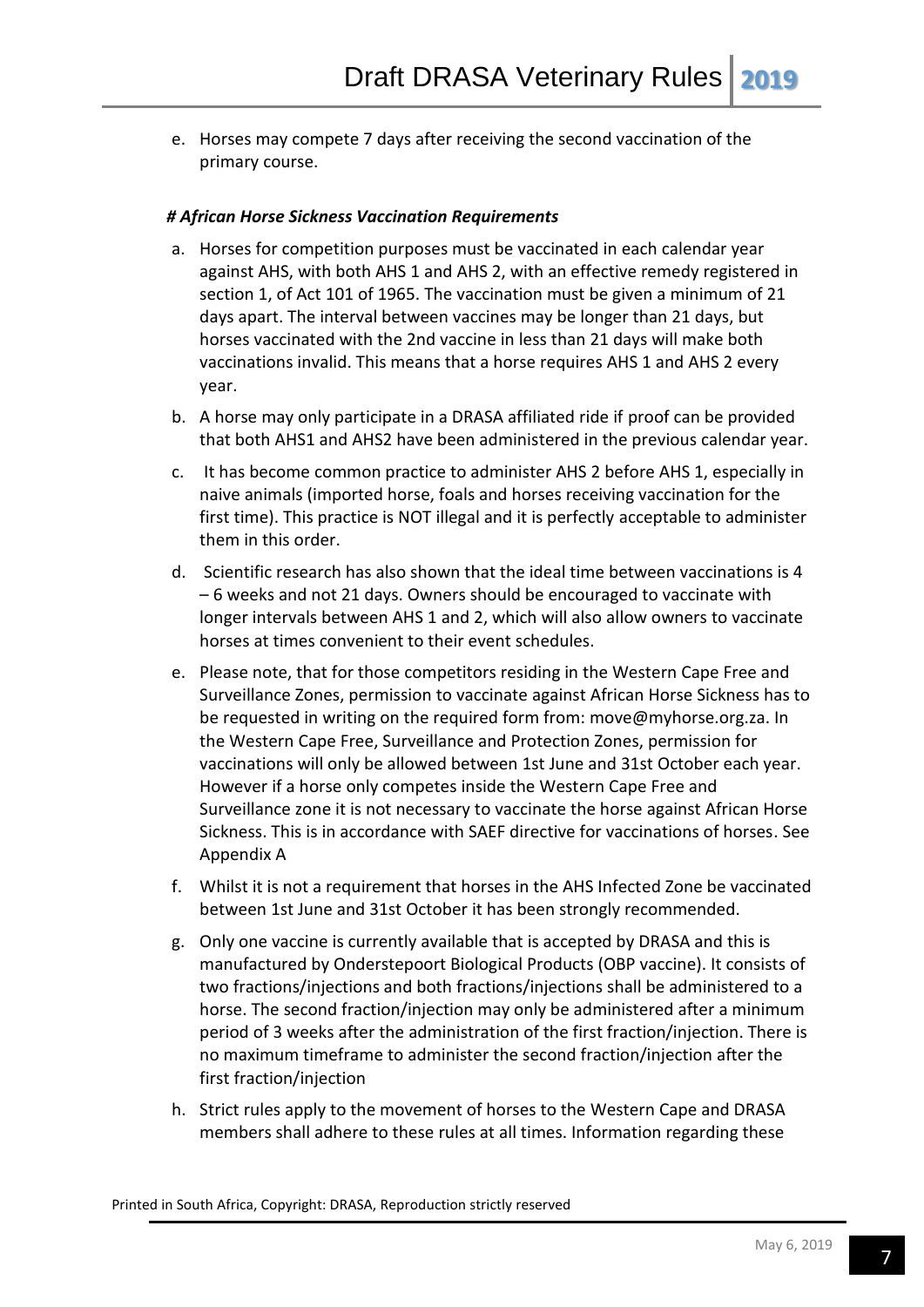rules are available at [www.myhorse.org.za](http://www.myhorse.org.za/) and the following contact email can be used: [move@myhorse.org.za](mailto:move@myhorse.org.za)

i. From time to time regulations and the movement of horses to or in other areas of the country are promulgated by government (Central or provincial) and members of DRASA shall adhere to such regulations. Therefore any directive from SAEF shall overrule rules in this rulebook.

# *# DISPENSATION FOR AHS VACCINATION*

The SAEF has approved a dispensation for competition horses residing in the Free and Surveillance Zones of the Western Cape in that they are not required to have annual AHS vaccination for competition purposes. However, should they wish to leave the Free or Surveillance Zone to travel to the Infected or Protection Zones, they will be required to comply with AHS vaccination. See Appendix A

2.3. If the immunisation history of the horse does not meet the requirements as set out in these rules, the horse shall be shown away and is to be removed from the venue.

2.4. All information concerning vaccinations must be written in the Horse's Passport and all vaccinations must be checked by a veterinarian before the ride

2.5. Vaccinations administered against Equine Influenza, African Horse Sickness and other equine infectious diseases must be entered in the Horse's Passport on the correct vaccination page.

2.6. The name and batch number of the vaccine and the date of administration must be recorded in the Passport. If the manufacturer of the vaccine provides a sticker this sticker must also be pasted in the passport

2.7. Vaccination must be administered by a veterinarian who must sign and stamp the Passport against the relevant vaccination entry.

2.8. Errors in recording vaccination details must be corrected by marking a single line through the incorrect information and re-writing all the details for that vaccination on a new line. The person marking through the incorrect information must place their initials next to the deletion. The use of correction fluid is prohibited

2.9. When a new or duplicate DRASA Passport is issued, the Horse's veterinarian can use the following statement to summarise a long equine influenza and African Horse Sickness history: "The vaccination history of this Horse is correct to date in accordance with the DRASA Veterinary Regulations. Last vaccination on 00/00/00 date".

2.10 No vaccination shall be given within seven days of the Horse's arrival at the Event.

2.11. No vaccinations may be given to Horses at DRASA Event sites

2.12 A horse for which a passport has not yet been issued, for rides up to 20 (twenty) kilometres the person responsible must provide proof in the form of a veterinary certificate or a letter on an official letterhead of the veterinarian that had done the vaccinations, that the horse has been vaccinated against equine influenza and African Horse Sickness. The same rules regarding the number of vaccinations/vaccination programme as well as the period before a ride during which the horse may not be vaccinated, apply here as well. The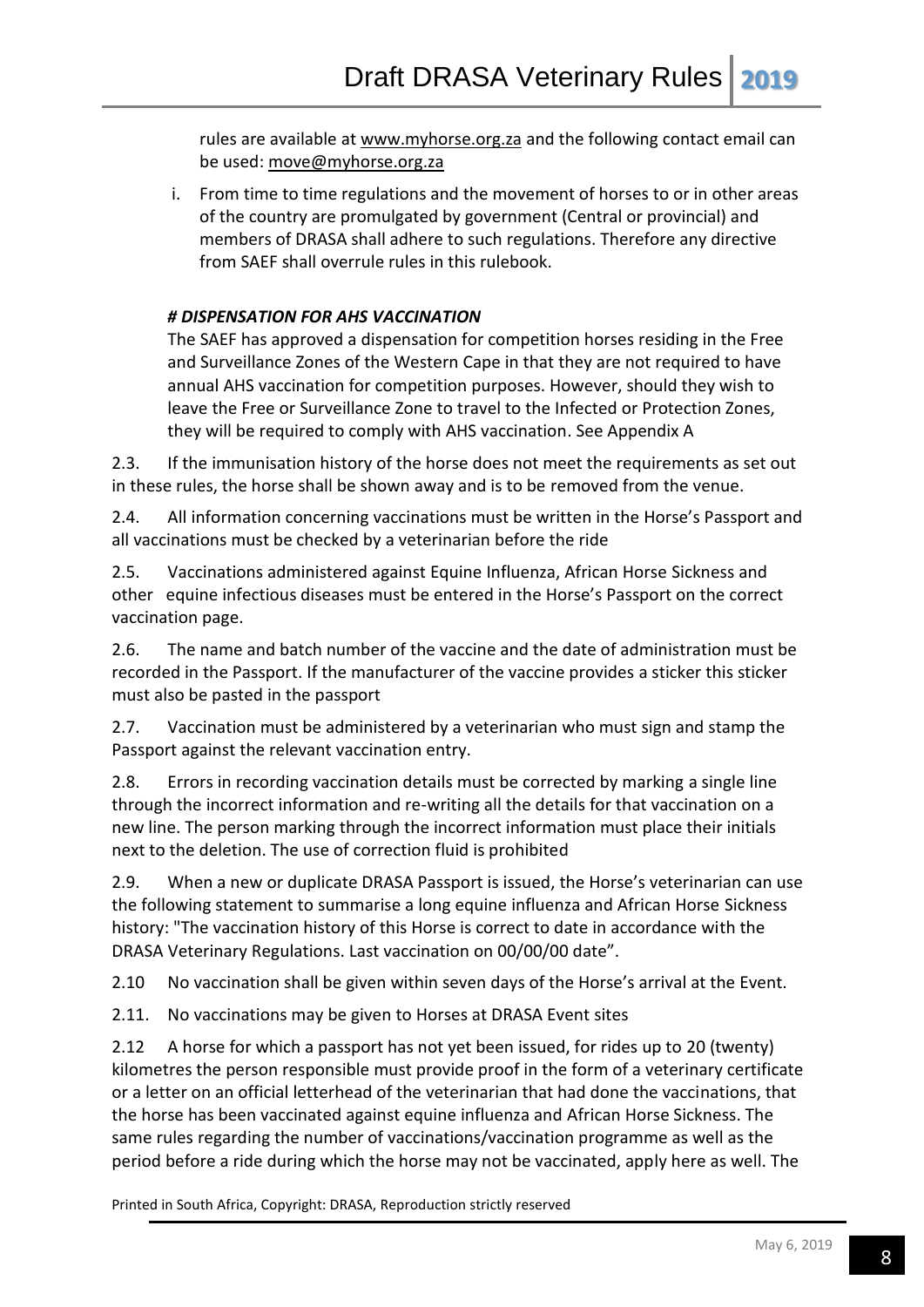minimum information required on the veterinary certificate or on official letter by the veterinarian is:

- a) The name of the vaccine
- b) The serial/batch number of the vaccine
- c) Date of administration of vaccine
- d) Name and status of person who administered the vaccine. Please note that is is compulsory for all vaccinations to be administered by a veterinarian

#### **3. Rest Periods**

Horses must undergo Mandatory Rest periods after competing in DRASA Events, after receiving invasive treatment and after failing to qualify for irregular gait. The Mandatory Rest periods between events are as follows 0-90kms – rest period 18 days Over 91kms - rest period 25 days Horses vetted out from a Ride will have a 12 day rest period applied over and above the mandatory rest period

#### **4. Prohibited Methods**

Horses are not permitted to compete in DRASA Events:

With hyposensitive or hypersensitive areas of the body;

With a tracheotomy/tracheostomy (i.e. a surgical opening through the skin into the trachea);

Following gene doping (i.e. the non-therapeutic use of cells, genes, genetic elements or the modulation of gene expression having the capacity to improve performance);

Following any form of genetic modification;

Following blood doping, or similar methods (e.g. ozone haermotherapy),

With any object that punctures the skin with the exception of wound closure materials;

Horses are not permitted to compete if they have received any prohibited treatments.

Horses are not permitted to compete if they have "greasy heel (also known as dermatitis, verrucosa, seborrhic dermatitis , mud fever , scratches or "mok").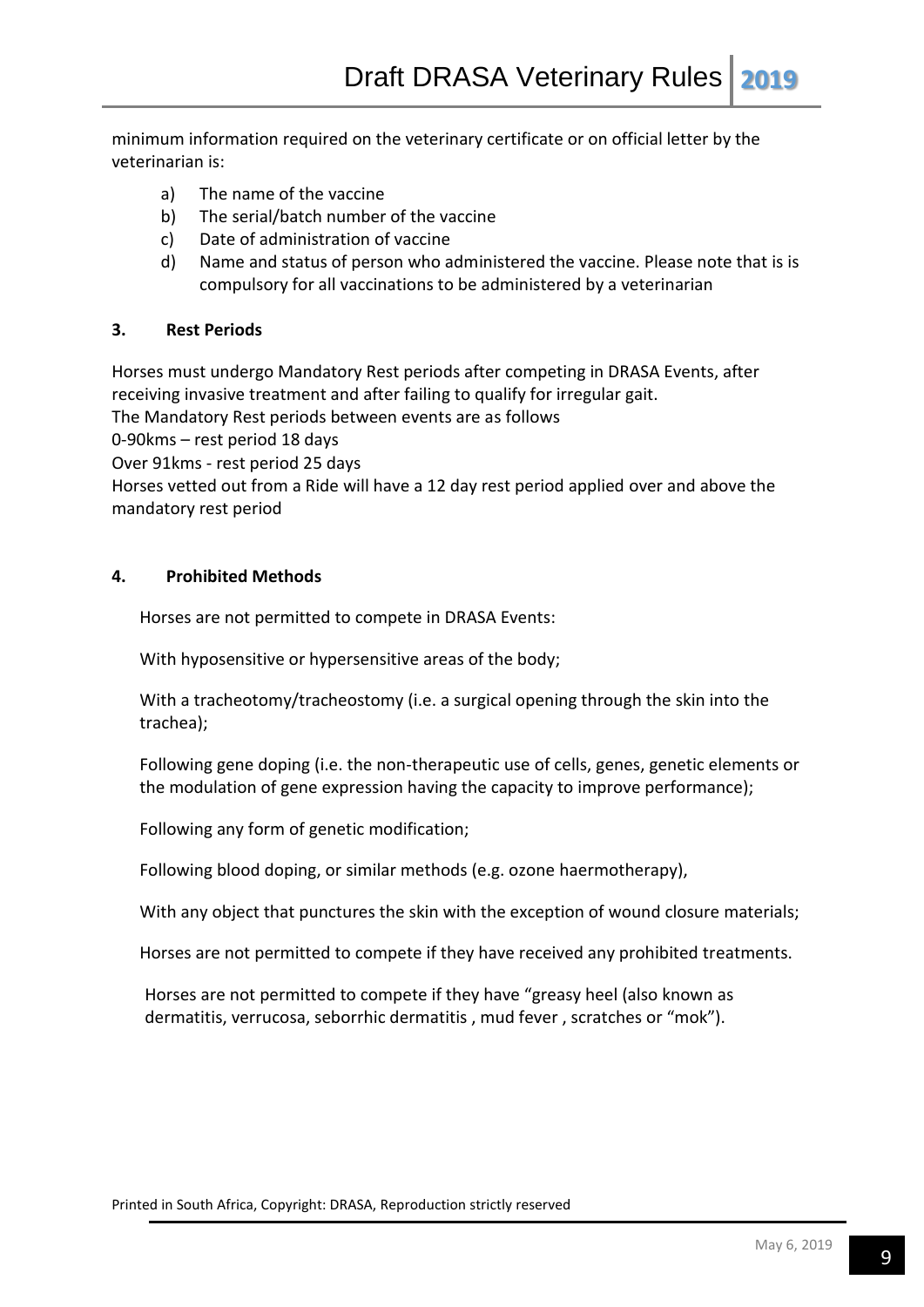# **CHAPTER III VETERINARY SERVICES, JURISDICTION OF VETERINARIANS, PREVENTION OF DISEASE TRANSMISSION**

## **1. Veterinary Services**

The following veterinary services must be available for all Horses at all times during Events:

- 1.1. Effective communication method(s) for all veterinarians including, a radio and mobile phones for backup;
- 1.2. An equine referral clinic with must be pre-notified and on standby to receive sick or injured Horses; This equine referral clinic must have
	- 1.1.1.1. Diagnostic imaging; and
	- 1.1.1.2. Surgical facilities.
- 1.3. Enough line veterinarians to handle the amount of entries for an event
- 1.4. At least one treatment veterinarian during all competitions
- 1.5. Veterinary equipment (e.g. medication and euthanasia agents, intravenous fluids, consumables and limb stabilisation equipment);
- 1.6. Support personnel familiar with and rehearsed in the necessary emergency procedures must be available to assist the veterinarians (e.g. erecting screens around injured Horses and operating a low-loading transporter or Horse ambulance);
- 1.7. Arrangements must be made in advance with a veterinary pathology facility to carry out a post mortem examination in the event of a Horse fatality.
- 1.8. Arrangements must also be made for the transport of a carcase from the Event site to the Veterinary Pathology Facility

# **2. Jurisdiction of Veterinarians**

- 2.1. The Veterinary panel has absolute control over all matters pertaining to the welfare of horses
- 2.2. The decision of the veterinary panel is final and cannot be appealed
- 2.3. Veterinarians may examine horses at any stage during the ride and after such an examination may make a decision on the horse's further participation in the Event
- 2.4. Veterinarians may make a decision of whether a horse is fit to be removed from the Event venue or not
- 2.5. Veterinarians must advice riders on the health status of their horses and provide them with an early warning or specific advice on the management and handling of horses during an endurance ride.
- 2.6. Veterinarians may take samples (blood, bodily fluids or tissues) for laboratory analyses to detect prohibited substances from any horse entered for the Event. Refer FEI list of Equine Prohibited Substances which is updated from time to time on the FEI website.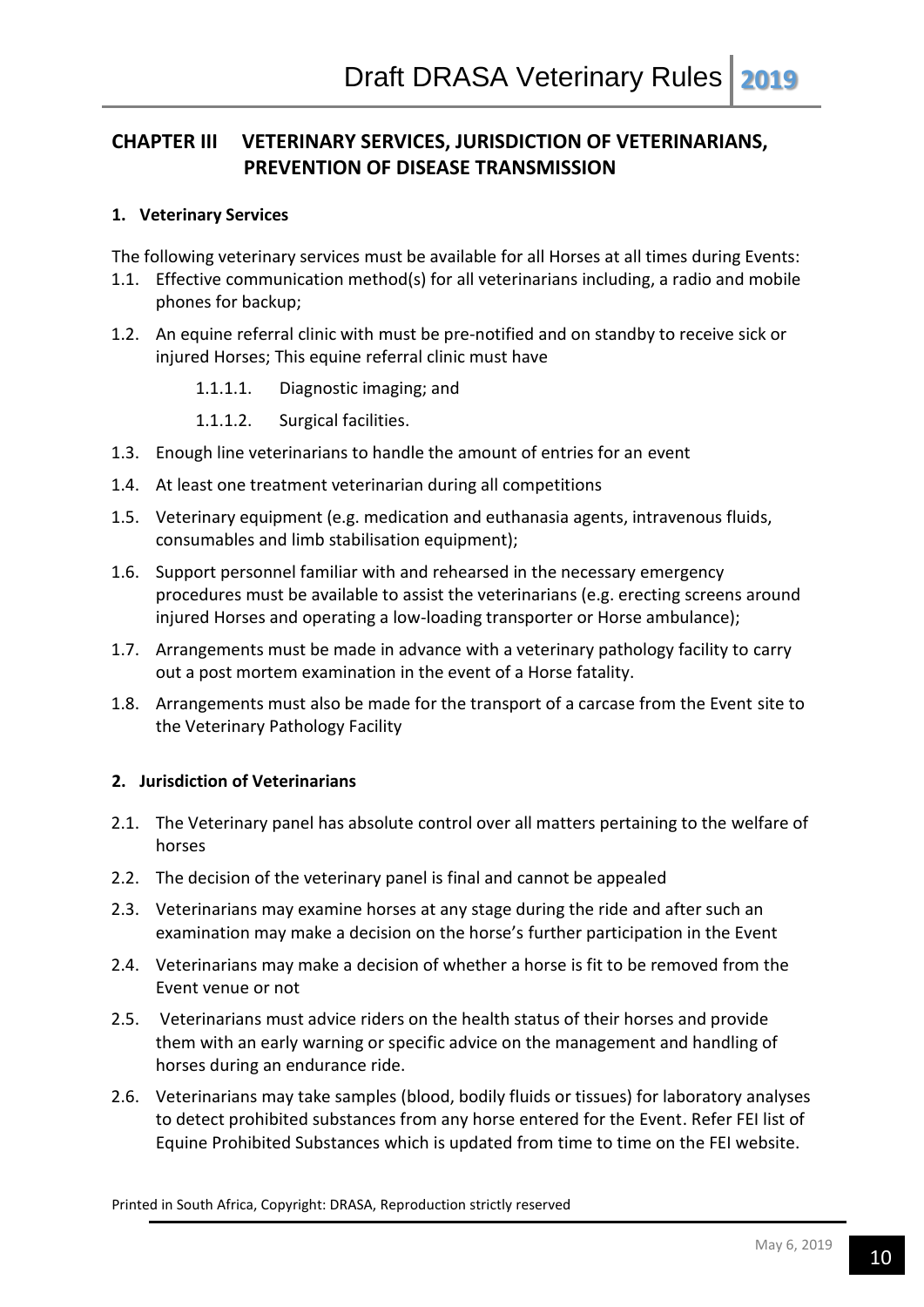- 2.7. Veterinarians may perform a post mortem on any horse that died during an Event or arrange for a post mortem examination by a veterinary pathologist if the person responsible is prepared to pay for the veterinary pathologist's services
- 2.8. In cases of injury/disease a veterinarian my prescribe medications or administer treatments that is essential for the survival of the horse and the owner or rider may not refuse such treatments. These medications or treatments are for the owner's account
- 2.9. A veterinary card is issued to each rider at all rides presented under the rules of DRASA. At each inspection the veterinarians will record their findings on this card.

#### **3. Disease Transmission Prevention**

- 3.1. Wherever stables are used at events, the stables should be cleaned and disinfected before they are used and between different Horses.
- 3.2. Stables at the venue should be well-ventilated
- 3.3. Bedding and manure should be daily removed from stables and paddocks by riders/grooms
- 3.4. Good quality drinking water for horses should be available at all times
- 3.5. A horse showing symptoms that could be linked to any contagious or transmissible disease, or that was in contact with horses infected with such a disease or that comes from premises where there are horses infected with such a disease may not participate in ride meets, and the responsible person shall see to it that such horses are not taken to a ride meet. The same applies when there is suspicion, based on sound reasons, that a horse has contracted such a disease, and the veterinary panel officiating at an event has the mandate to refuse such a horse entry to and/or to instruct that such a horse is to be removed from the ride venue.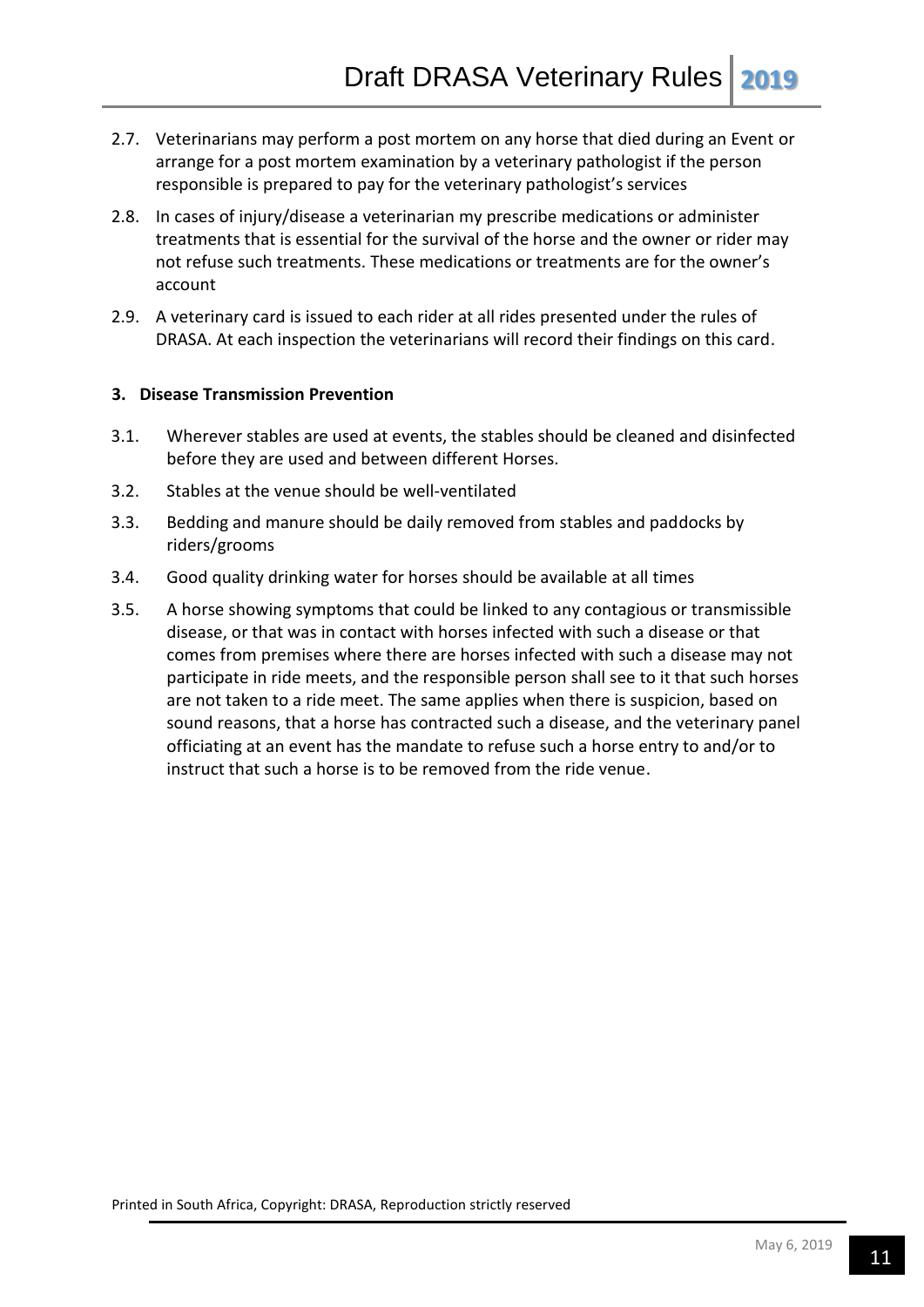# **CHAPTER IV VETERINARY INSPECTIONS**

## **1. Presentation of Horses**

- 1.1. Horses are presented for Veterinary Inspections by the Athlete, lunger or groom (the "Handler") who must be suitably dressed for handling Horses.
- 1.2. Horses' competition number must be clearly displayed.
- 1.3. All Horses must be presented for the Veterinary Inspection in a controlled and safe manner. This normally requires a bridle. Any equipment used for presentation of the Horse must be in accordance with the Welfare of the Horse
- 1.4. Handlers may not carry a whip.
- 1.5. No Horse may be presented with its identity concealed in any manner by application of paint or dye for example.
- 1.6. Horses are not permitted to wear bandages or blankets/rugs or equivalent during the veterinary inspection. Where the weather makes it necessary for a blanket, the blanket must be removed during the Veterinary inspection and can be put back immediately after the veterinarian has completed the inspection

#### **2. Examination on Arrival**

2.1. Examination on Arrival must be carried out at all DRASA Events and take place in a designated Examination on Arrival Area. This area must include

> 2.1.1. Minimum of 40 metres of surface on which Horses will be inspected at walk and trot.

2.1.2. The surface must be maintained as firm, level, clean and non-slippery for the entire period of the Horse Inspection to provide a consistent evaluation of the Horses' fitness to compete

2.1.3. Effort must be made to ensure spectator, Athlete and Horse safety, ensuring a safe distance between all spectators and Horses; and

2.1.4. Strict stewarding is required during the Horse Inspections to ensure the safety of all participants. The area must be stewarded so that Horses are ready for inspection at the scheduled time and quickly led away afterwards.

- 2.2. The line veterinarians must examine all Horses arriving at the Event venue and collect their passports
- 2.3. During the Examination on Arrival, the veterinarian must: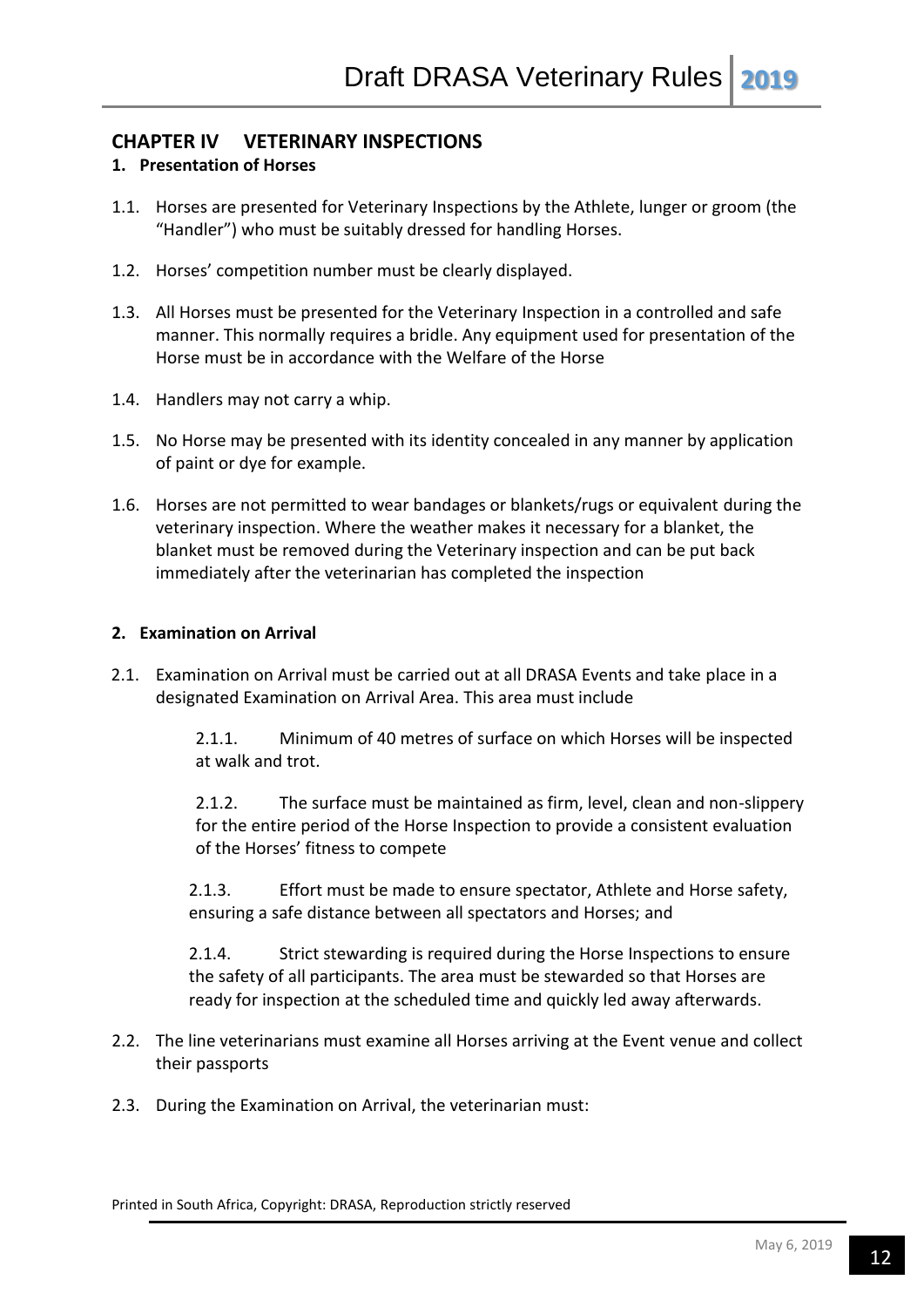2.3.1. Verify the identity of each Horse from its Passport, using the diagram, description and, when present, the microchip number;

2.3.2. Check that the Horse has been vaccinated against equine influenza and African Horse Sickness

2.3.3. Verify whether all details relating to the Horses' identification, vaccination record and other health requirements are correctly recorded in the Passport;

2.3.4. Ensure that the Horses do not have any clinical signs of infectious disease. This may include a clinical examination to assess the heart, respiratory rate, body temperature and the checking of any other clinical parameters; and

2.3.5. Palpate the limbs and/or body only when there is a concern of a suspected injury or illness sustained during travel.

- 2.4. Following any Veterinary Examination any Horse considered not fit to compete must be eliminated.
- 2.5. Horses that are not vaccinated against Equine Influenza and African Horse Sickness or whose vaccination status cannot be confirmed must be refused permission to compete in the Event and sent home.
- 2.6. Horses that have any relevant clinical findings must be reported to the chief veterinarian as soon as possible.

# **3. Veterinary Horse Inspection Procedure**

Examinations as explained below are done by a veterinarian and are recorded on the veterinary card.

#### **3.1. Pre-Ride Examination**

At the pre-ride examination the veterinarian shall:

- 3.1.1. Check the horse's teeth for their age based on their teeth. Minimum age to compete in any DRASA Event is five years. All ages of horses are determined as of the day of the event.
	- \* Guideline of horse age according to teeth
	- − **4 Years**: The second set of incisors has erupted and there is full contact (over the entire width of the tooth) between the upper and lower incisors of this second set.
	- − **4 ½ Years:** The third incisor starts to erupt (it is sufficient proof if only one of the third incisors has started to erupt)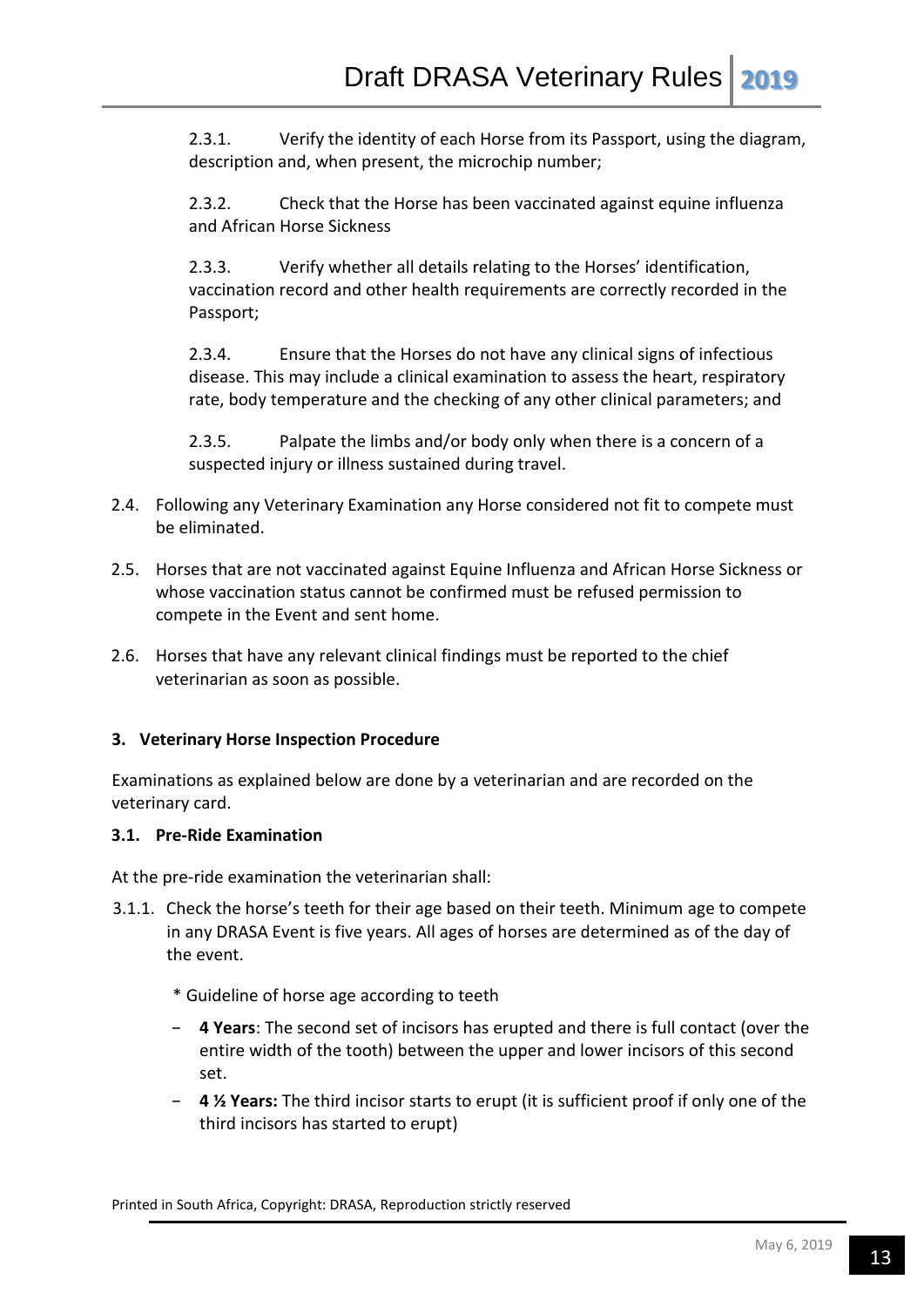- − **5 Years:** The third incisors have all erupted, and the front edges of the upper and lower third incisors are in contact.
- − **6 Years:** The upper and lower third incisors are in full contact
- 3.1.2. Evaluate the horse's habitus-attitude and impulsion of the horse
	- "A" Lively, interested in the environment, trots without much encouragement
	- "B" Slightly depressed, has to be encouraged to trot
	- "C" Depressed, refuses to trot or only trots with major encouragement

Loss of attentiveness and impulsion is significant

- 3.1.3. Evaluate the horse's metabolic state by examining the following
	- a. Evaluate the pulse rate and quality of the heartbeat through auscultation with a stethoscope, placed on the chest wall over the heart. Pulse rate is the first thing that must be evaluated when the horse is presented to the veterinarian. Pulse recovery with rest is one of the main objective criteria for fitness to continue. If a horse's parameters are questionable, refer to the slip time to see how much time has elapsed since arrival. A recovery rate of 60 b.p.m or less within ten minutes of arrival should be expected. The palpable pulse and auscultable heartbeat should be regular and full. The horse must recover to pulse criteria within 20 minutes of arrival at the checkpoint Pulse rate abnormalities or murmurs are recorded on the veterinary card. If the veterinarian feels that the pulse rate is increased due to excitement/interference from outside, the pulse must be recounted
	- b. Gut sounds, auscultated with a stethoscope:

"N" – normal gut sounds "R" – decreased/reduced gut sounds "I" – increased gut sounds

Gut sounds should be normal at pre-ride inspection

- c. Determine the level of hydration by means of a skin fold test measured in seconds:
	- 1" ≤ 1 second- Normal
	- 2" > 1 to 2 seconds Depressed
	- $3''$  > 2 to 3 seconds
	- 4" > 3 seconds

The persistence of a skin fold pinched at the point of the shoulder may indicate body water lost in excess of 3% of the horse's body weight. The skin pinch on the side of the neck is less reliable as an indicator of hydration since it is easily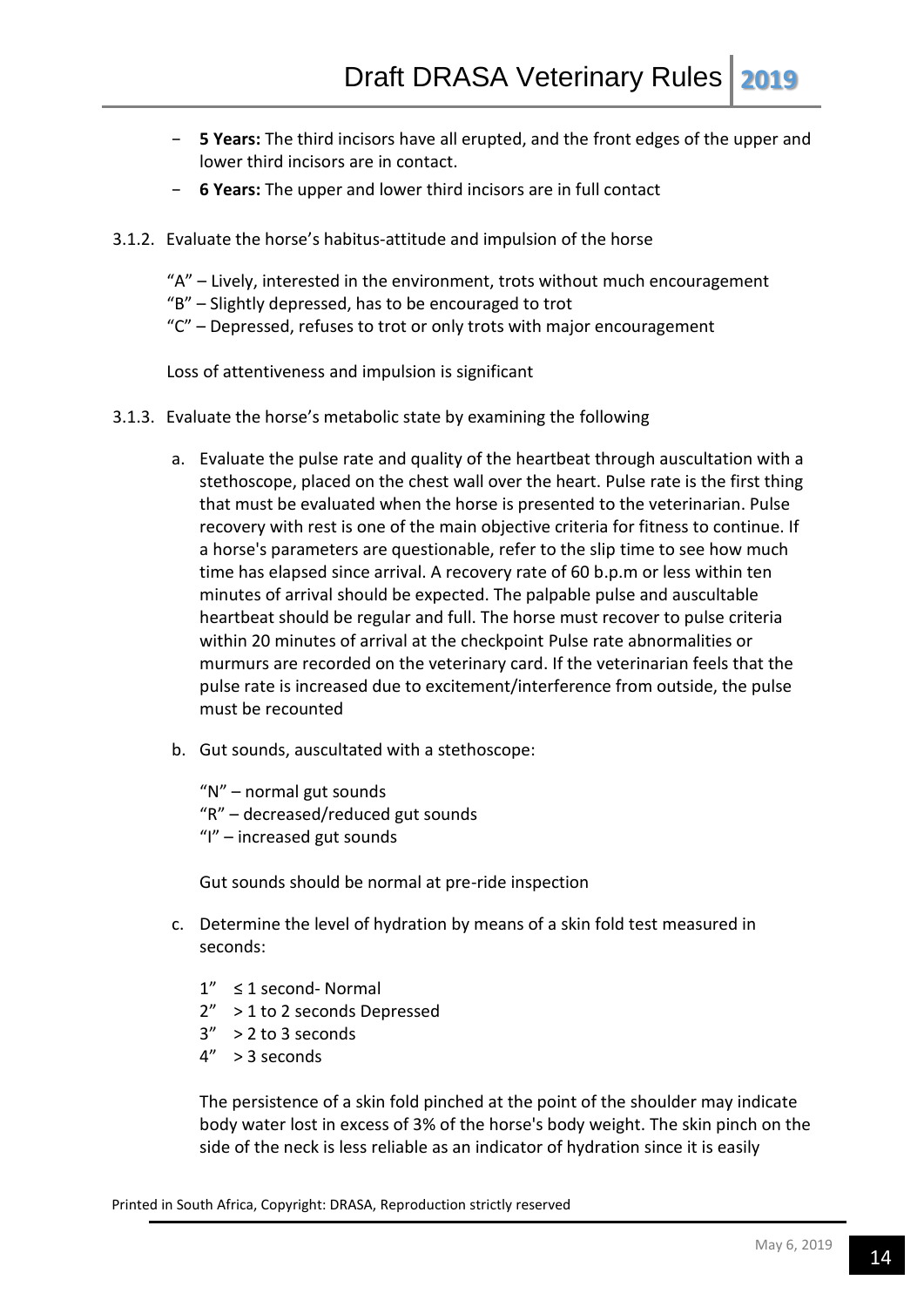influenced by skin elasticity. Hydration should be normal at the pre-ride examination.

- d. Capillary Refill time. Give attention to:
	- The colour and appearance; check mucous membranes by pressing on a spot on the gum above an upper tooth.

"A" – Normal (pink, moist, glistening) "B" – Congested, or dry/sticky "C" – Severely congested, dirty red colour

 Measure the capillary refill time in seconds. Time the return of full colour at the spot, normally this takes one to two seconds.

"1"-≤ 1 second "2"-> 1 to 2 seconds " $3"$ -> 2 to 3 seconds  $4"$ -> 3 seconds

Poor capillary refill often corroborates findings of dehydration, as do dry, tacky mucous membranes. Refill time over two seconds denotes low blood volume and/or low blood pressure under the lip and on the gums. Muddy or injected mucous membranes or purplish gum margination are reliable indicators of metabolic disease.

- e. Auscultate the lungs and measure the respiratory rate. These parameters should be normal at a pre-ride inspection
- f. If any other signs of disease are found, refer the horse to the treating veterinarian. The rectal temperature should be measured if there is any suspicion of disease. A horse with a rectal temperature above 39.5 C for 30 minutes following cessation of exercise and despite external cooling may not be adequately compensating for the heat stress and may be deemed not fit to continue. Take rectal temperatures on all panters and horses with poor pulse recoveries. If the rectal temperature is above 38,4°C at the pre-ride examination, the horse should be referred to the treating veterinarian for a full clinical examination and, if indicated, treatment.
- 3.1.4. Check for lesions and skin lesions on the withers, back, loins, rib cage, chest, shoulders and mouth. Severe saddle, girth or bit injuries should be disqualified if a change of equipment will not relieve them. Improperly fitting saddles can contribute to severe back discomfort and even lameness and can be cause for elimination. Carefully palpate the back and withers. These are the most common areas for saddle soreness from ill-fitting tack or "hard" riding. Check for lesions on the limbs, (including brushing and overreaching marks), hoof conditions and other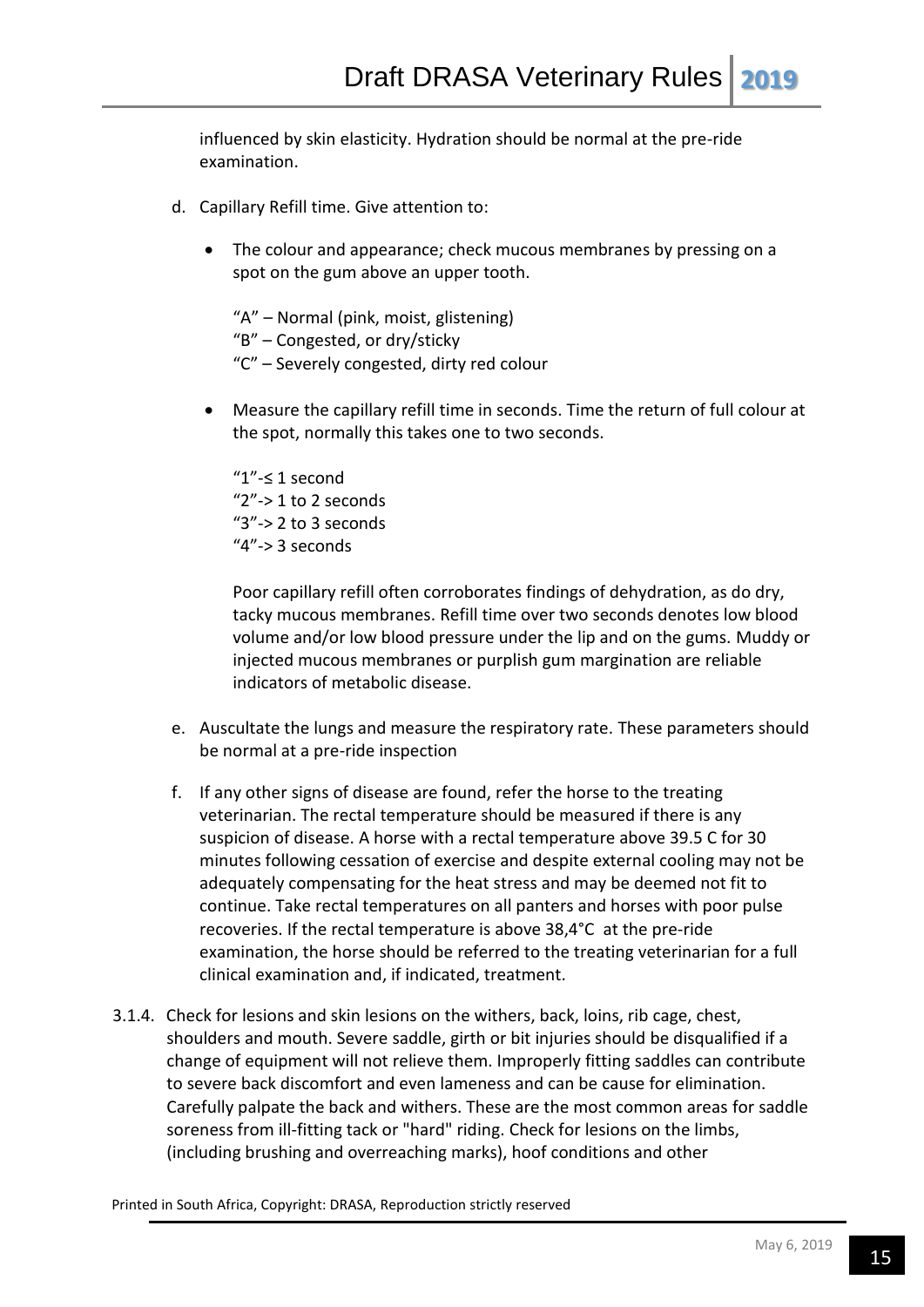abnormalities. All skin lesions shall be recorded in the "remarks" column on the veterinary card. At pre-ride inspections old lesions should also be recorded to allow for these to be distinguished from fresh lesions that occur during the ride. Grading as follows:

"A" – No lesions "B" – Mild to moderate lesions "C" – Severe lesions

- 3.1.5. Muscle tone should also be evaluated. Palpate the large muscles of the hind legs. Horses that are tying up may start with stride shortening, but this usually progresses to tight hard muscle cramps in the hind quarters. It is evaluated by palpating the major muscles of the hindquarters, and putting slight pressure on these. Muscles should give under slight pressure. Gluteal muscles should also be evaluated. If the muscles appear stiff (not warranting elimination), a note should be made on the veterinary card.
- 3.1.6. Evaluate the back of the horse. Most commonly, a saddle will cause bridge soreness at both the withers and caudal lumbar area. Rider issues can cause soreness in the centre of the back. Also palpate the back to determine whether it is overly sensitive or painful. . Feel the muscles lateral to the spine for areas of hardness and pain as this can be an area where we find signs of tying up.
- 3.1.7. Lameness examination.

Each equine shall be trotted to determine its degree of soundness back and forth again for a minimum distance of 40 metres. Lameness is a deviation from the normal gait or posture due to pain or mechanical dysfunction. The horse should be trotted out without a saddle, blanket, bandages or protective equipment, on a loose lead. Take note that unshod horses may be trotted with hoof boots. If the horse, in the opinion of the veterinarian, is lame, a vote by a panel of veterinarians shall be called for to determine whether the horse may participate in the ride. Horses should preferably be trotted without being chased. Grading on the veterinary card:

- "A" Sound, no signs of unevenness or lameness "B" – Uneven, but not consistently lame
- "C" Lame
- Any equine determined by the veterinarians to have a "C" Lameness at the completion exam shall be disqualified. A horse is considered to be lame if it shows a constant deviation or pain during the trot up.
- Peculiar and/or abnormal gait which does not warrant elimination shall be recorded on the veterinary card.

3.1.8. Access the body condition score of the horse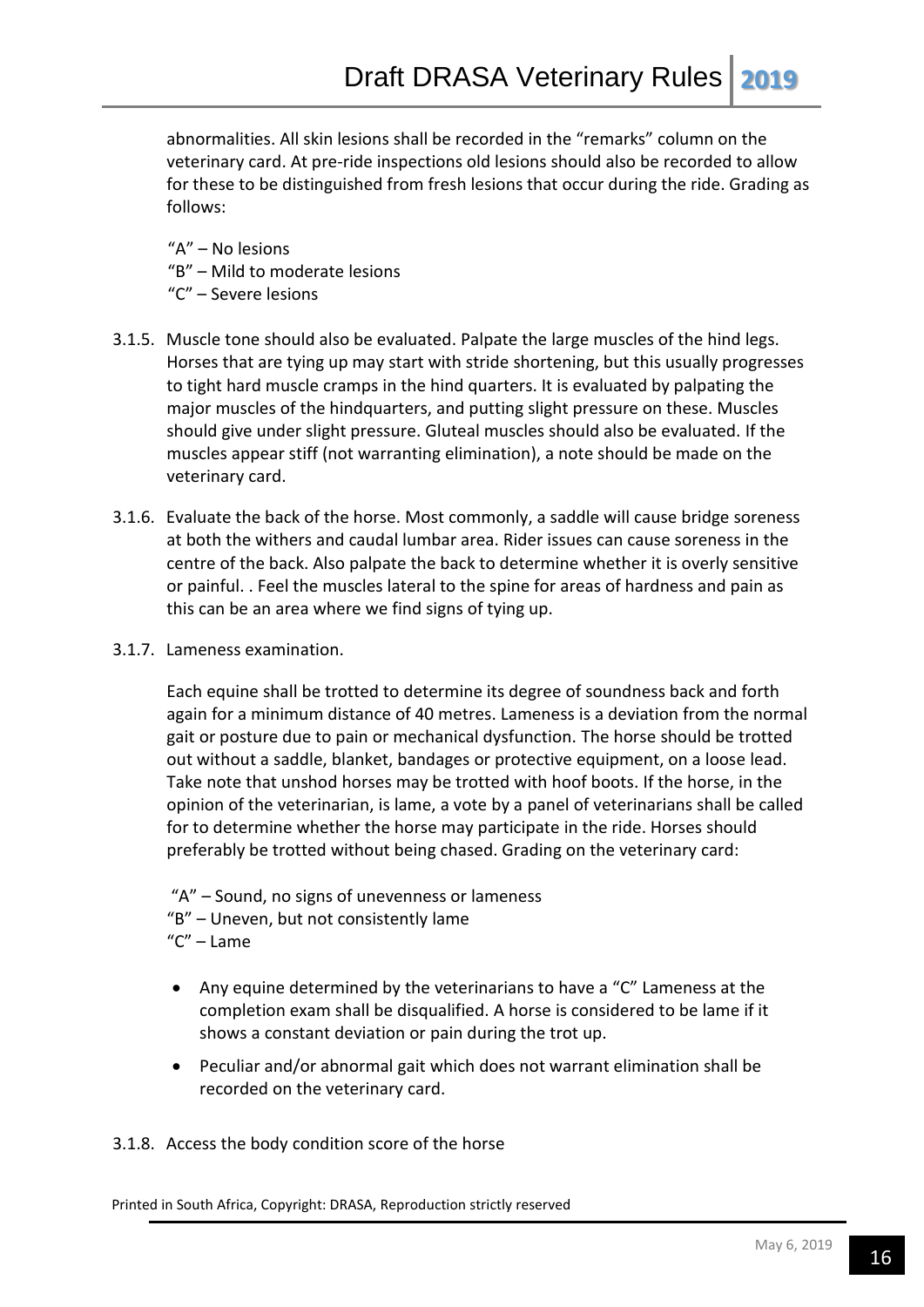- Ideal body condition scoring to compete in DRASA Events is a condition score of 3. All horses with body condition scoring less than 2 will not be allowed to compete
- The following is a guideline that can be used to determine the condition scoring of horses:



# **3.2. Examinations During the Ride**

During this inspection the veterinarian shall:

3.2.1. Evaluate the habitus and impulsion of the horse and ask the rider questions on the horse's appetite and water intake. Sleepy looking eyes and droopy ears may be related to fatigue. Loss of appetite and water intake is alarming. Loss of thirst in the dehydrated horse is seen with metabolic fatigue and electrolyte imbalances. Experienced horses will usually stand very quietly at rest. It is important to determine which horses have passed a point of safe and reasonable fatigue. Impulsion: The loss of elasticity, power and length of stride are proportional to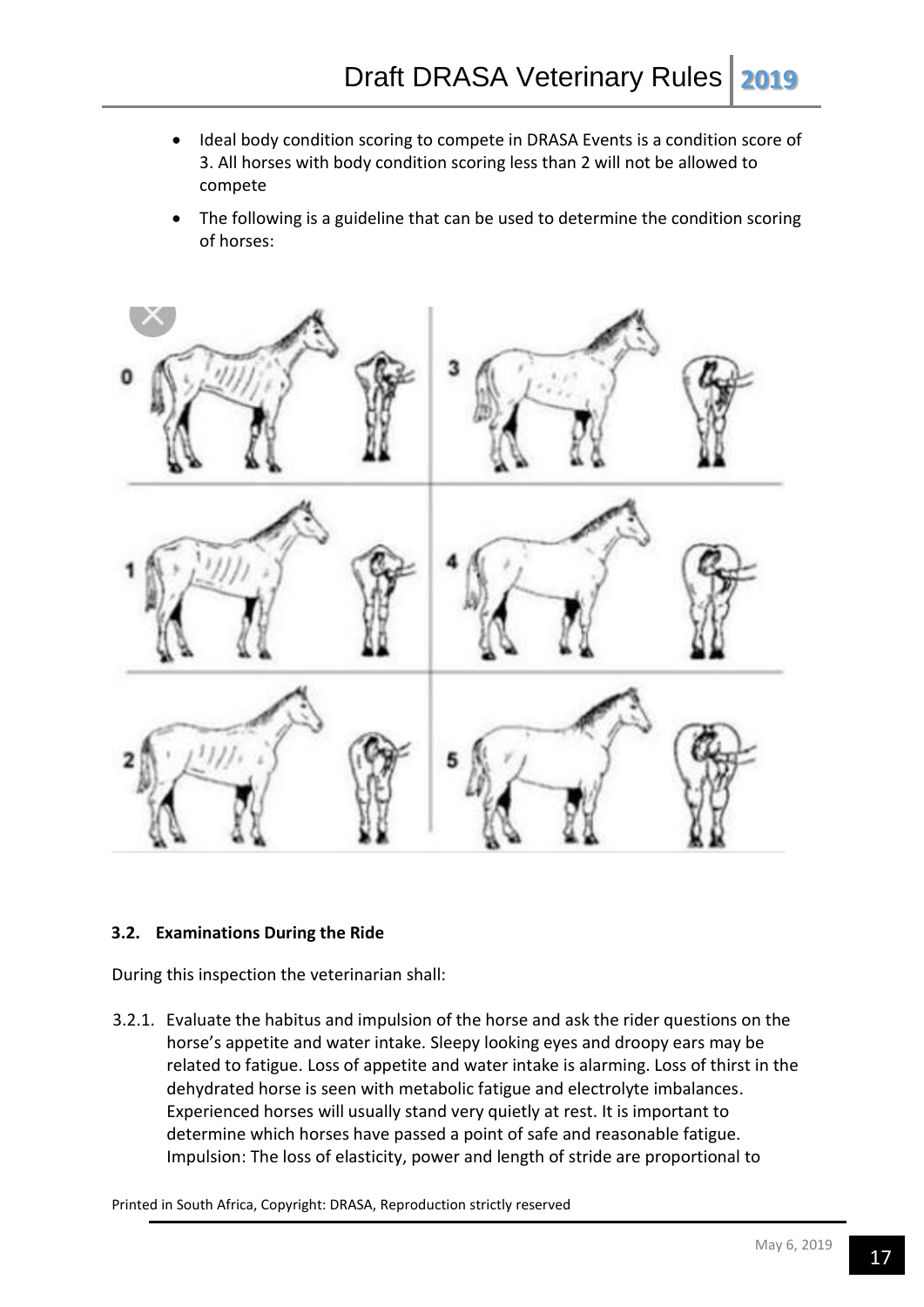muscle fatigue and often moderately deteriorate over the ride. Electrolyte imbalances, dehydration and other physiologic disease processes such as exertional myopathy, overheating or glycogen depletion may adversely affect impulsion.

- 3.2.2. Evaluate the horse's metabolic state (as explained before).Also evaluate:
	- a. Pulse rate and Cardiac recover index (CRI)
		- The maximum pulse rate when presented at the veterinarian during the Event, as well as at the end of the Event is **60 b.p.m**
		- The Cardiac Recovery Index, CRI, has proven to be a very useful tool for determining when a horse is becoming overstressed. Its unique value is that it detects problems at their onset, before other indicators register that a danger zone has been crossed. The CRI is used to evaluate the horse's ability to recover at the time of inspection, and gives a good indication of the horse's ability to continue with the ride.
		- The CRI is performed as follows. The horse's pulse is taken and the time is noted (for example, pulse 60; time = 13:03:07). The horse is then trotted in hand approximately 40 metres away from a point and then turned around and trotted back. During this trotting the veterinarian also evaluates the soundness of the horse. After 60 seconds have passed from the initial pulse taking, the pulse is rechecked
		- The CRI is indicated on the veterinary card as 60/60, 56/62, 48/52 or 44/44, etc.

#### INTERPRETING CRI:

- If the pulse has increased the second time it is checked, there is cause for concern. While a four beat per minute increase (60 to 64) is not alarming, as the increase grows so should concern. A 60 to 68 reading, for example, would be fair warning that the horse is in enough distress that continuing the ride would be risky. If the veterinarian gets a poor CRI reading, he must ask the rider to come back again for a compulsory re-examination before departing on the next loop. At that time the CRI would be repeated, and unless it has normalized, the horse would probably be eliminated from the ride. The veterinarian would most likely evaluate the horse as a whole before making this decision, but poor metabolic readings or lameness inevitably seem to accompany a poor CRI.
- If the pulse rate is lower or equal to the first pulse rate it is an indication that the horse still recovers well and is capable of continuing with the ride
- b. Evaluate the gut sounds of the horse. Loss of gut sounds usually is an indication of exhaustion. The diversion of blood from visceral to muscle circulation can cause diminished gut sounds or even a complete ileus. Reduced gut sounds and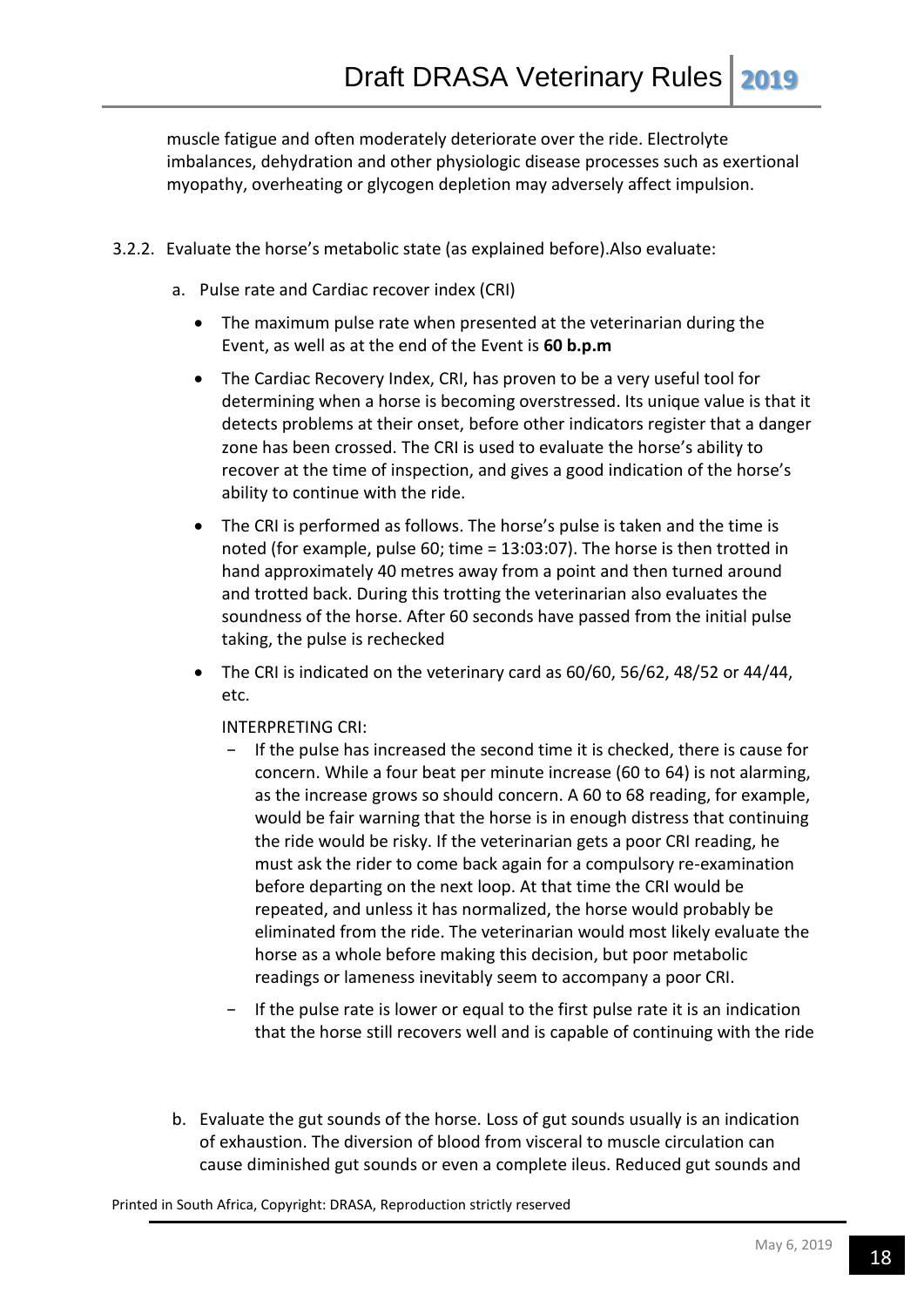absent gut sounds in a horse with other abnormalities is a concern and these horses should be monitored and brought back for re-examination departing on the next loop to determine if the horse can continue. Hyper-motile gut sounds can be a prelude to an ileus. The reflex/tonus of the anal sphincter should be evaluated when gut sounds are absent. Findings are to be assessed relative to all other parameters that are evaluated

- c. Thumps (when the muscles of the flank contract at the same rate as the heartbeat). The pulse rate of these horses often is below the maximum level allowed. Thumps are an indication of electrolyte imbalance, and a reason for elimination.
- d. Check for signs of disease or exhaustion (including, but not limited to, dehydration, excessive sweating, muscles tremors or spasms or cramps, glassy eyes, staring, colic, mild abdominal pain, reluctance to move) and, if indicated, refer the horse to the treating veterinarian. Diarrhoea leads to loss of fluids and electrolytes and horses with severe diarrhoea shall be eliminated. Increased skin tent, scant sweat, dry, injected mucous membranes and sinking of the eyeball are all signs of dehydration
- e. Check Anal Tone: The muscle tone of the anus is tested by pinching the area around the anus lightly and observing whether the anus sphincter contracts. Loss of anal tone is a sign of fatigue. As with other parameters, sluggish anal tone is indicative of metabolic fatigue and exhaustion.
- f. Auscultate the lungs and determine the respiratory rate. Respiratory recovery varies with the weather conditions. It is the volume of air being moved per minute that is the critical factor. Under normal cooling conditions, the respiratory rate will subside parallel to and below the pulse rate. Since endurance effort produces high body heat and since horses vary in their response to poor cooling conditions, panting in hot, humid weather can be entirely consistent with optimal performance. Horses showing signs of respiratory disease may not participate in the ride and shall be referred to the treating veterinarian.
- 3.2.3. Check for lesions on the limbs (including brushing and overreach marks), hoof conditions and other abnormalities. There should preferably be no new lesions if any lesions were detected at the pre-ride examination. Also check for signs of blood anywhere as well as epistaxis. All lesions from tack , over reach etc. must be referred to the Horsemanship Judge for notification and discussion with Rider
- 3.2.4. Check, if the horse started with shoes, whether all these are still in place. Lost shoes shall be replaced before the horse is allowed to continue with the ride. The horse shall be presented again to the veterinary panel after the shoe was replaced. Signs of lameness shall be dealt with as explained above.
- 3.2.5. Also palpate the back to determine whether it is overly sensitive or painful. . Feel the muscles lateral to the spine for areas of hardness and pain as this can be an area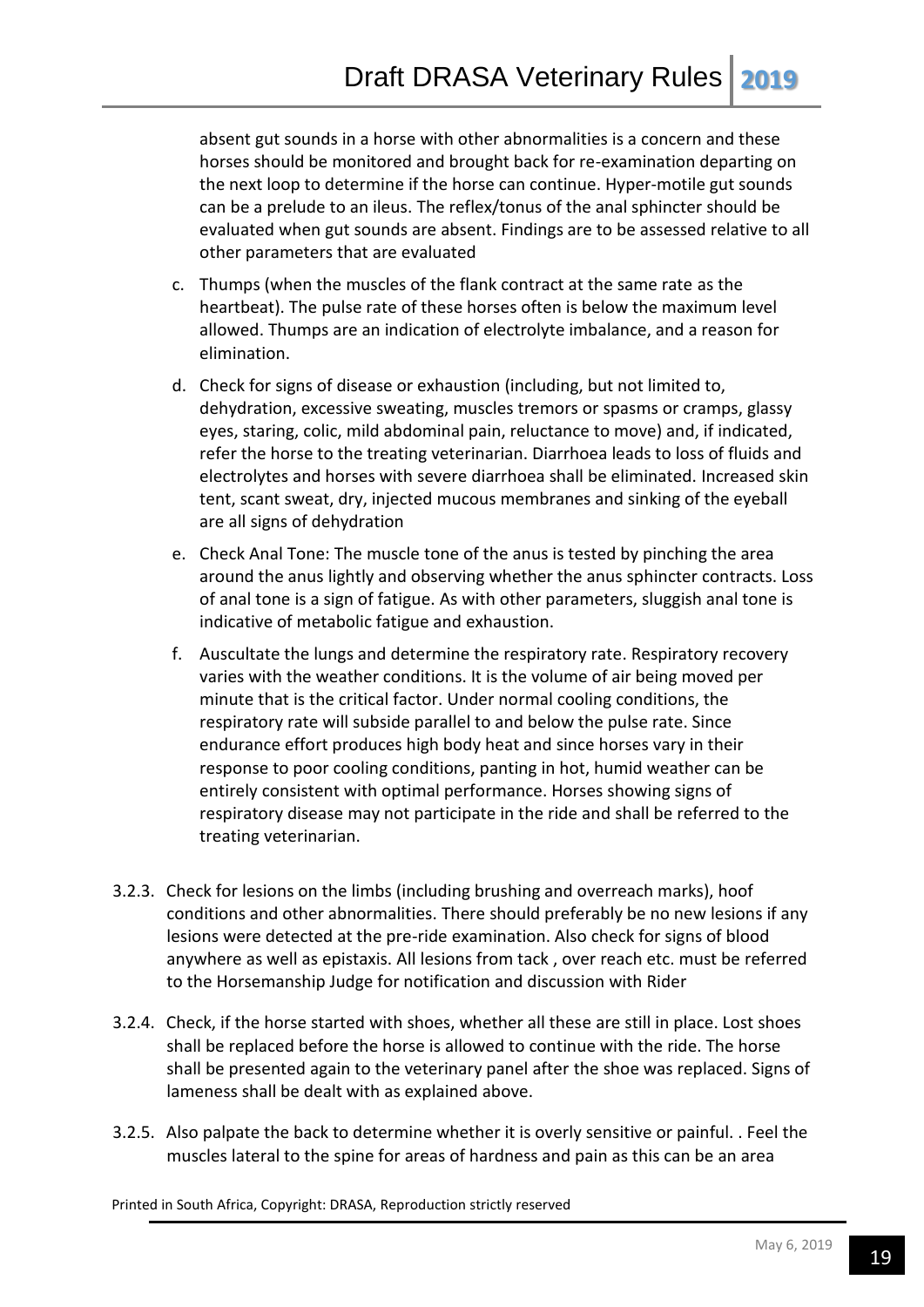where we find signs of tying up. Palpate the gluteal muscles for any signs of stiffness/hardness.

3.2.6. Evaluate soundness as explained before.

## **3.3. Evaluating a Stressed, Fatigued and Dehydrated Equine**

The single, most difficult decision a veterinarian will be called upon to make is to read and eliminate an equine that is too poor to continue. A proper examination leading to a proper assessment of the situation, reinforced by relevant comments, will satisfy this area of the veterinarian's responsibility. Signs of this include, but are not limited to:

- − High pulse and respiratory rates that will not return to safe levels within 20 minutes.
- − Elevated body temperature
- − Muscular weakness, often combined with quivering muscles and loss of coordination.
- − Absence of gut sounds.
- − Relaxed anal sphincter, relaxed penis
- − Colic
- − Thumps
- − Inability to urinate, dark urine
- − Dark, red mucous membranes.
- − Very dry gums.
- − Very slow capillary refill
- − Glazed eye
- − The skin when pinched (at the point of the shoulder) will continue to stand up. This indicates dehydration, but should not be used as the ONLY indicator
- − Tying up
- − Dehydration

Your ability as a horseman will draw your attention to an excessively fatigued and stressed equine. Then a proper exam, using the above stress and fatigue criteria by a veterinarian, will lead you to a yes or no decision. If the rider feels that he is not happy with his horse, after it has passed the compulsory veterinary examination and it has had a 30 minutes rest period, the rider may request the veterinarian to examine his horse again before departing on the next loop. If there is any concern about a rider's horse before, during or after a ride, the rider must immediately seek veterinary advice.

THE EQUINE'S LIFE AND SOUNDNESS ON RIDE DAY AND PRESERVATION OF ITS FUTURE USEFULNESS ARE THE PRIMARY CONCERNS OF THE VETERINARIANS AND JUDGES OF DRASA

#### **3.4. Requested Compulsory Re-examinations**

Re-examinations can also be called for by a veterinarian at any stage. The veterinarian shall note this on the veterinary card, and the horse shall be presented for re-examination not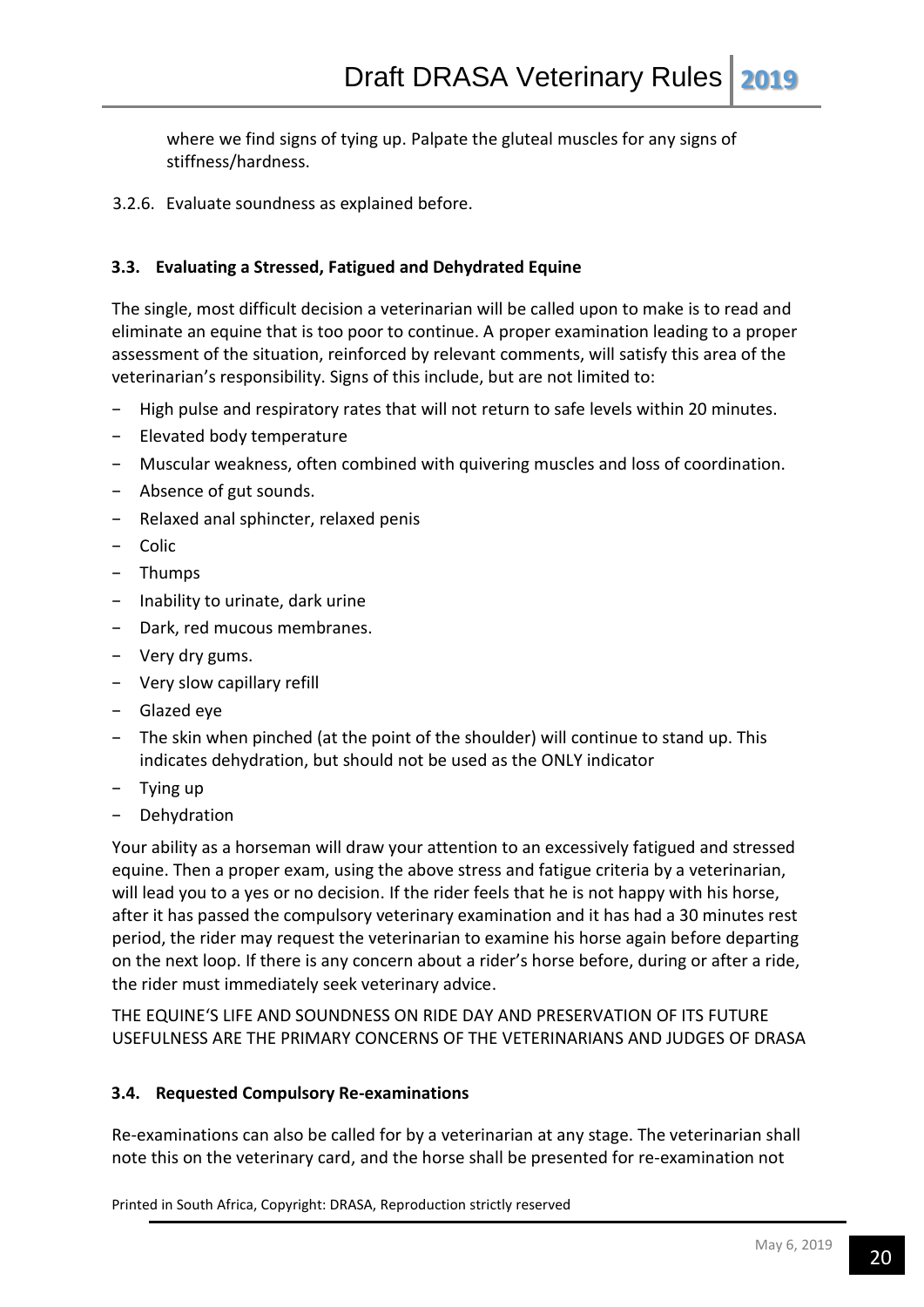less than ten (10) minutes before departure on the next loop. The horse should be presented for re-examination only in a halter. This re-examination also takes on the same format as the inspections which are performed after completion of each loop.

## **3.5. Final Examination**

- 3.5.1. The final inspection is the inspection done after the horse has completed the last loop of the distance it was entered for. It takes on the same format as the other inspections performed after completion of the other loops, and the horse shall be fit to continue (as if there was another loop).
- 3.5.2. \*Pulse rate at final inspection is maximum 60 b.p.m
- 3.5.3. \*At the final inspection a body condition scoring is done again by the veterinarian

## **3.6. Fit-To-Travel-Home Examination**

- 3.6.1. All horses shall, after completion of a ride, and before they are allowed to leave the ride venue, be presented to the veterinary panel/commission for a release inspection. During this inspection the veterinarian shall:
	- a. Evaluate the horse's habitus and ask the rider on the horse's appetite and water intake.
	- b. Evaluate the horse's metabolic state as explained above
	- c. Examine the horse for signs of disease.
	- d. If indicated, refer the horse to the treating veterinarian for a full clinical examination and, if indicated, treatment.
- 3.6.2. If the veterinarian is of the opinion that the horse is fit to travel he shall complete a release card and hand this to the person responsible,

# **3.7. Euthanasia of Horses**

If a horse is injured to such an extent that, in the opinion of the treating veterinarian or chief veterinarian or members of the veterinary panel, the horse should be euthanized:

- 3.7.1. The person responsible for the horse or his representative shall give permission for euthanasia of the horse. This should be done in writing, prior to euthanasia being performed. If the person responsible for the horse or his representative cannot be found the veterinarian involved should (if at all possible) obtain a second opinion and if both veterinarians agree that euthanasia should be performed to spare the horse further suffering, the horse must be euthanized
- 3.7.2. The decision on the method of euthanasia lies with the veterinarian involved.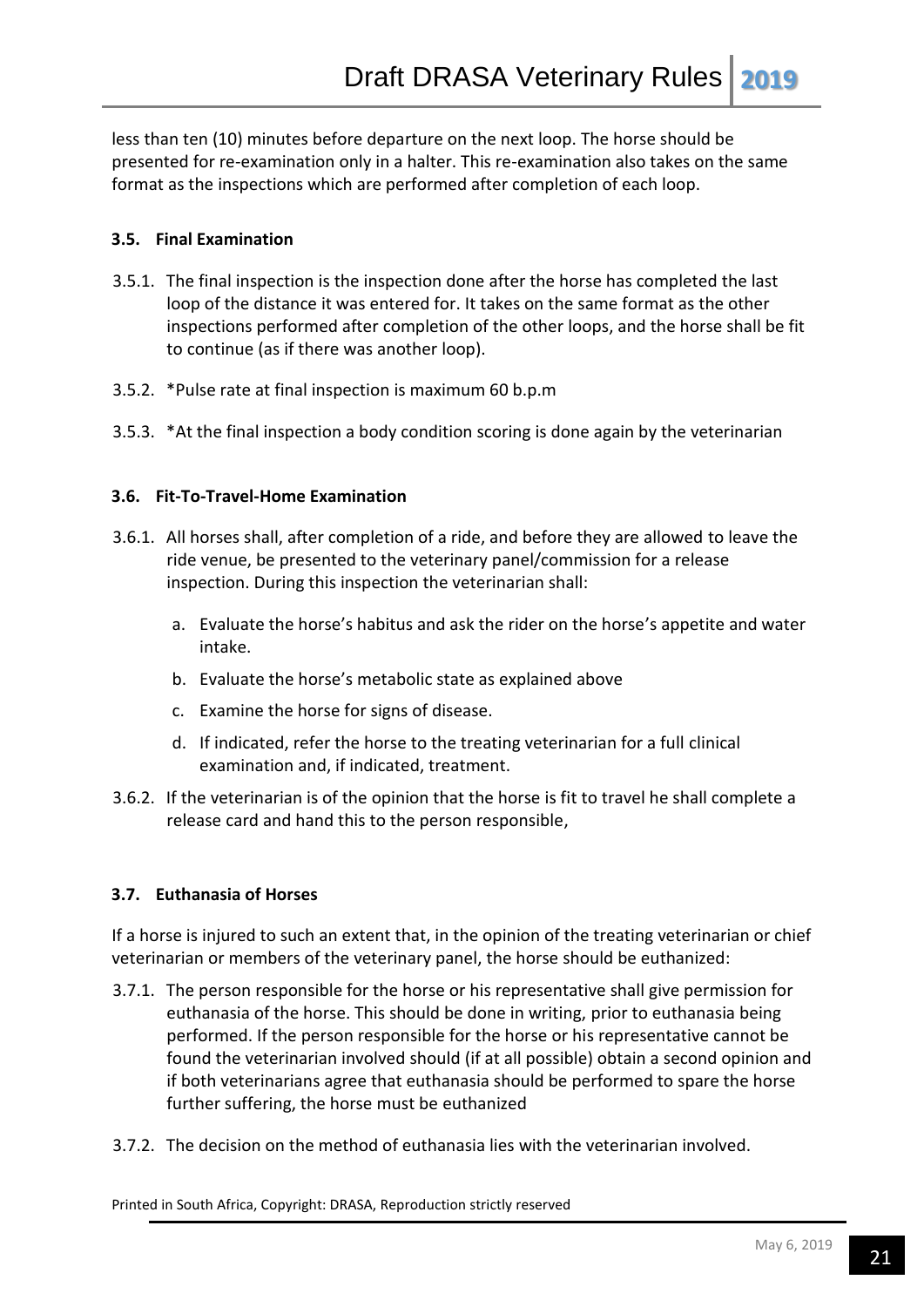- 3.7.3. Blood samples should be collected (if possible) before euthanasia is performed. Samples should be submitted to the laboratory for analysis.
- 3.7.4. A post mortem examination should be performed (if possible) and histopathology done on the following recommended samples: skeletal muscle, heart muscle, liver, kidneys, lungs and adrenal gland.
- 3.7.5. The cost for the euthanasia as well as the cost for all laboratory tests and disposal of the carcass is for the rider's account. If a post mortem examination was done at a private pathologist, the costs incurred for this post-mortem are also for the rider's account.